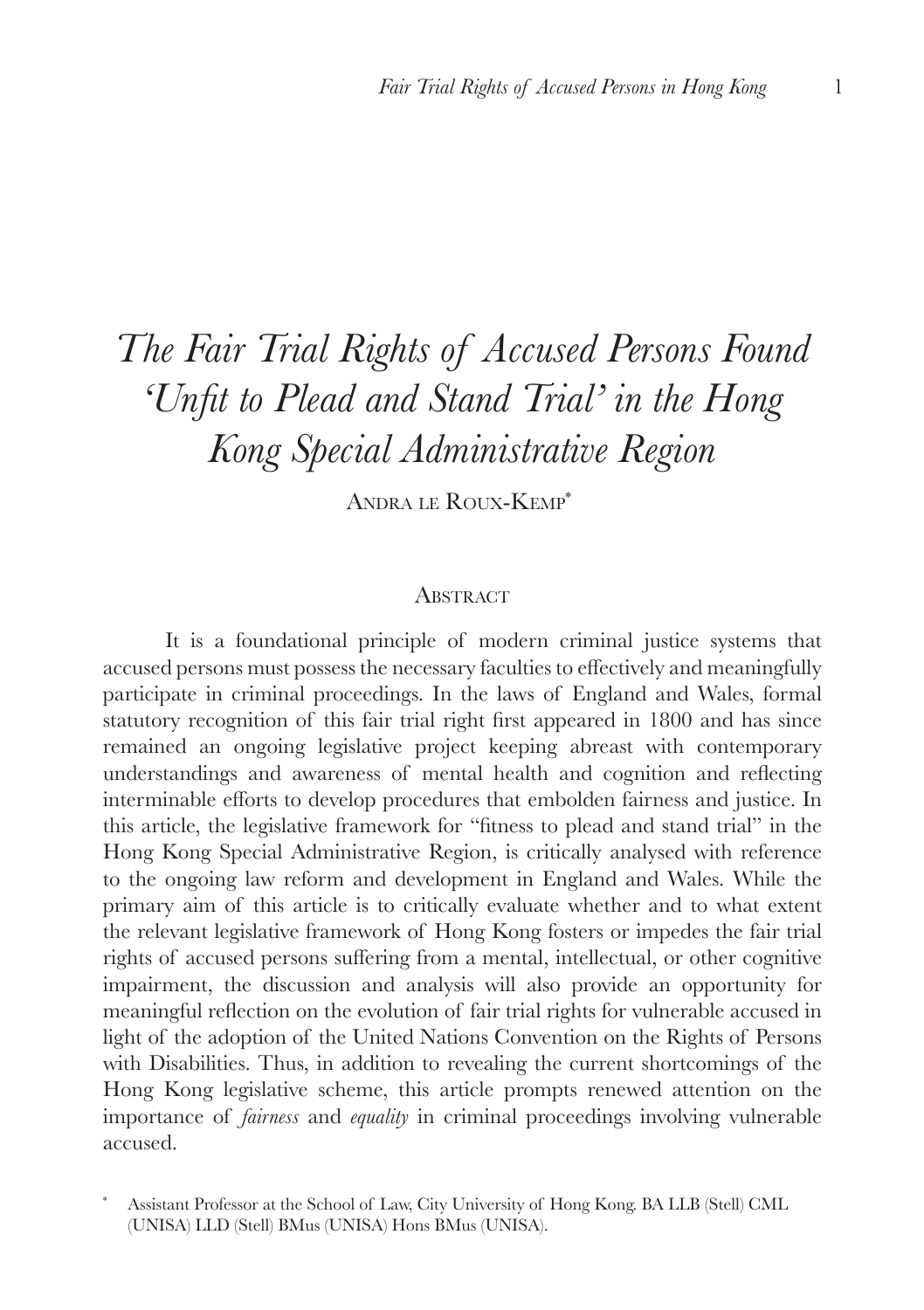### I. Introduction

The right of an accused person to a fair trial entails, as a basic minimum, that such a person possesses of the necessary faculties to understand the charge against him or her, to plead thereto, and to participate in a meaningful and effective manner in any criminal proceeding that may ensue. To determine whether an accused person is indeed fit to plead and stand trial has, therefore, become an important part of contemporary criminal procedure. This, however, was not always the case. Fair trial rights, as such, were not always of primary concern and impetus in proceedings aimed at establishing whether an accused person is fit to plead and stand trial. At first, the primary concern was rooted in the possibility of the Crown to seize the property of an accused in the event of a conviction, and in the necessity of being able to distinguish "whether an accused was mute by malice or mute by visitation of God".<sup>1</sup> Both these concerns were aimed at serving the interests of the Crown in terms of execution of punishment; whether it be to punish upon conviction or for contempt of court. It was not until the eighteenth century that the focus shifted to the rights of the accused.

In 1790, Lord Chief Justice Keynon stated as follows: "No man shall be called upon to make his defence at a time when his mind is in that situation as not to appear capable of so doing."<sup>2</sup> Shortly after this pronouncement the first statutory provision for determining whether an accused person is fit to plead and stand trial was enacted in the laws of England and Wales under section 2 of the Criminal Lunatics Act 1800:

If any person indicted for any offence shall be insane, and shall upon arraignment, be found so to be by a jury lawfully impanelled for that purpose, so that such a person cannot be tried upon such indictment, or if upon the trial of any such person so indicted such person shall appear to the jury charged with such indictment to be insane, it shall be lawful for the court before whom any such person shall be brought to be arraigned or tried as aforesaid to direct such finding to be recorded, and thereupon to order such person to be kept in strict custody until his Majesty's please shall be known.

De Souza explains that this law was initially applied in several nineteenthcentury trials involving "deaf-mutes" and later also in cases involving accused persons suffering from various forms of mental disorder.<sup>3</sup> Revisions to this first legislative

<sup>1</sup> Law Commission, *Unfitness to Plead* (Law Com CP 197, 2010) [2.3].

<sup>&</sup>lt;sup>2</sup> ibid [2.5]; Nigel Walker, *Crime and Insanity in England and Wales: The Historical Perspective Vol. 1* (Edinburg: Edinburgh University Press 1968) p. 222.<br><sup>3</sup> Dominic S.M. De Souza, 'The concept of unfitness to plead' (Sep 2007) 9:3 The British Journal

of Forensic Practice 7, 8.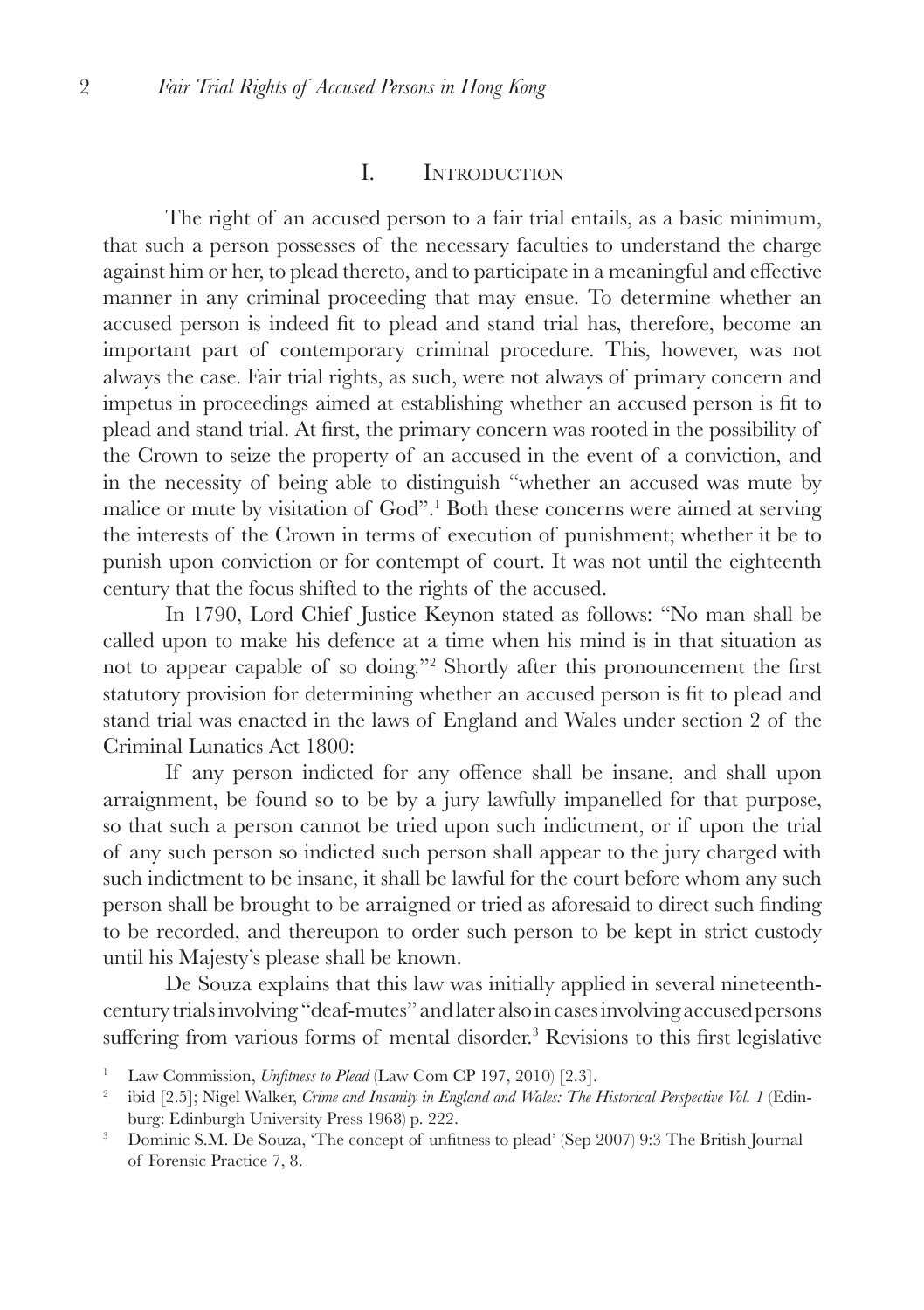enactment followed by way of the Criminal Procedure (Insanity) Act 1964,<sup>4</sup> the Criminal Procedure (Insanity and Unfitness to Plead) Act 1991,<sup>5</sup> and the Domestic Violence, Crime and Victims Act 2004,<sup>6</sup> with each revision the relevant procedures were further streamlined and aligned with the accumulation of knowledge and awareness of mental health and cognition, as well as the continuing expansion of fair trial rights in criminal procedure. This legislative project for fitness to plead and stand trial in the laws of England and Wales is still ongoing. In 2016, the Law Commission published an extensive report detailing recommendations for further legislative amendments,<sup>7</sup> together with the draft text of a Criminal Procedure (Lack of Capacity) Bill.<sup>8</sup> In addition to further procedural fine-tuning, this report and the draft bill also address, for the first time, the formulation of a new legal test for determining whether an accused person is fit to plead and stand trial.<sup>9</sup>

Similar legal development can also be noted in other parts of the Commonwealth. For example, in 2014, the Australian Law Reform Commission published a comprehensive inquiry into the laws and legal frameworks that directly or indirectly impact on the recognition of people with disabilities, including mental disabilities, and specifically how such persons can exercise their legal capacity on an equal basis with others. It was recommended in this report that the concept of fitness to stand trial be reformulated, "to focus on whether, and to what extent, a person can be supported to play their role in the justice system, rather than on whether they have the capacity to play such a role at all".<sup>10</sup> In South Africa, in turn, the Constitutional Court declared unconstitutional the default position provided for under the Criminal Procedure Act 51 of 1977, whereby an accused person having been declared unfit to plead and stand trial faced detention in a prison

- <sup>4</sup> For example, section 4 of this Act introduced a new procedure for determining whether an accused person is fit to plead and stand trial and also provided for a right of appeal against such a finding. The amendments in this Act was prompted by the 1963 report by the Criminal Law Revision Committee.<br><sup>5</sup> The amendments in this Act was prompted by the Report of the Committee on Mentally Abnor-
- mal Offenders (Cmnd 6244, 1975) (generally referred to as The Butler Report) and included, inter alia, for a mandatory hearing of the facts of the case once an accused has been found to be unfit to plead (section 4A).
- $6$  Section 22(1) to (3) of this Act amended section 4(5) of the 1964 Act so as to require that the determination whether an accused is fit to plead and stand trial be made by the court and not a jury % as section 4(4) of the 1964 Act had previously required.<br>  $\frac{7}{1}$  Law Commission, *Unfitness to Plead Volume 1* (Law Com No 364, 2016).<br>
<sup>8</sup> ibid.<br>
<sup>9</sup> ibid [3.1-3.104]; Law Commission, *Unfitness to Plead Volume 2* (
- 
- 
- 6, 32 and 34.
- <sup>10</sup> Law Commission, Equality, Capacity and Disability in Commonwealth Laws (ALRC Report 124, 2014) [7.4].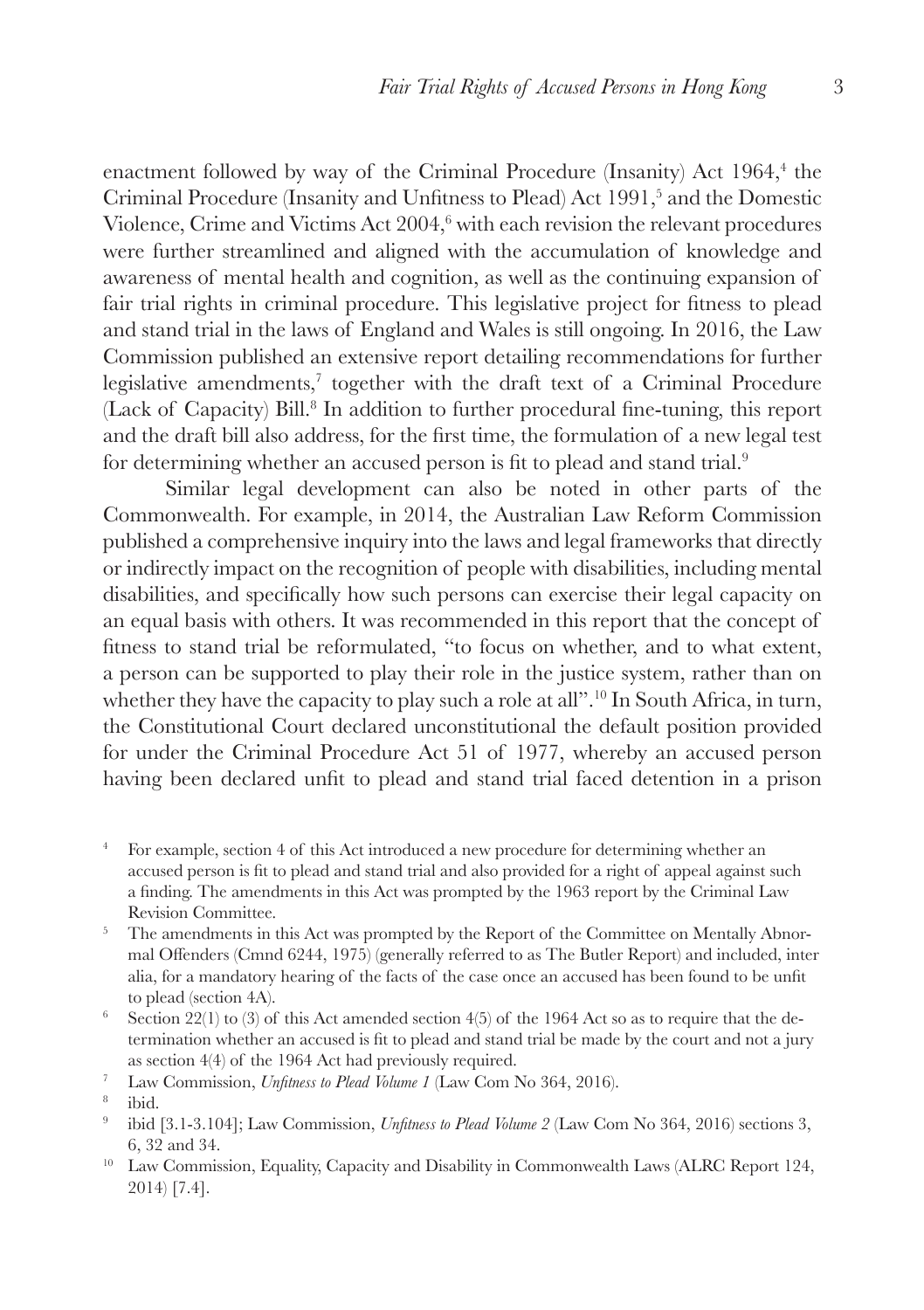or institution.11 A subsequent legislative amendment enacted in 2017, addressed the limited nature of the erstwhile orders available to South African courts and now bolster the rights to freedom and security of accused persons declared unfit to plead and stand trial. <sup>12</sup> And in India, following the ratification of the United Nations Convention on the Rights of Persons with Disabilities (UNCRPD) in 2007, and which has at aim "to promote, protect and ensure the full and equal enjoyment of all human rights and fundamental freedoms by all persons with disabilities, and to promote respect for their inherent dignity", $^{13}$  a new Indian Persons with Disability Act and Mental Health Act were respectively promulgated in 2016 and 2017 to better reflect the paradigm shift of mental disability from being a social welfare concern, to a human rights issue which underscores a "presumption of legal capacity, equality, and dignity".<sup>14</sup>

In stark contrast to this active and ongoing legislative agenda, is the comparable legislative framework for determining "fitness to plead and stand trial" in the Hong Kong Special Administrative Region. The laws of Hong Kong with regard to the determination of fitness to plead and stand trial, as well as the legal consequences following upon such a determination, have largely preserved the erstwhile position of the laws in England and Wales as it was established in the English Criminal Procedure (Insanity) Act 1964. Despite the provisions of the United Nations Convention on the Rights of Persons with Disabilities also finding application in Hong Kong, 15 the Hong Kong Law Reform Commission and the Legislative Council have yet to undertake a comprehensive legislative review and overhaul of this legislative framework. And arguably the most important and a necessary baseline for such legal reform, sufficient concern for and critical debate on the fair trial rights of accused persons unfit to plead and stand trial in the Hong

<sup>12</sup> Criminal Procedure Amendment Act 4 of 2017.

- <sup>14</sup> Choudhary Laxmi Narayan and Deep Shikha 'Indian Legal System and Mental Health' (2013) 55:2 Indian Journal of Psychiatry 177; Richard M. Duffy and Brendan D. Kelly 'India's Mental Healthcare Act, 2017: Content, context, controversy' (2019) 62 International Journal of Law and Psychiatry 169.
- <sup>15</sup> The United Nations Convention on the Rights of Person with Disabilities entered into force on 3 May 2008 and the People's Republic of China became a signatory to the Convention on 30 March 2007 and ratified the Convention on 1 August 2008. On the date of ratification, the People's Republic of China also indicated that the Convention shall apply to both the Special Administrative Regions of Hong Kong and Macau.

<sup>&</sup>lt;sup>11</sup> De Vos NO v Minister of Justice and Constitutional Development 2015 (2) SACR 217 (CC).

<sup>&</sup>lt;sup>13</sup> Convention on the Rights of Persons with Disabilities (A/RES/61/106, adopted on 13 December 2006, entered into force 3 May 2008) (CRPD) Preamble.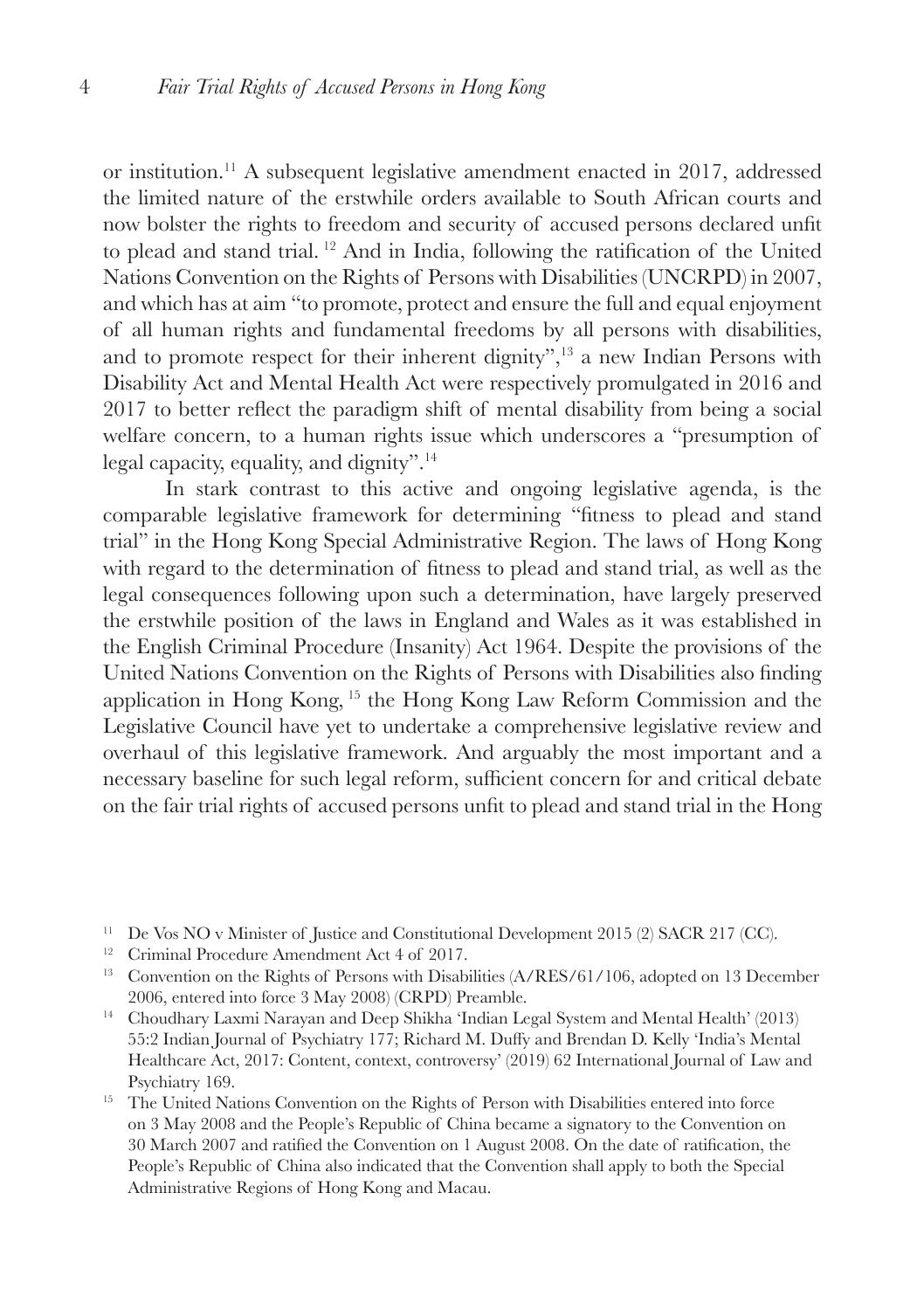Kong Special Administrative Region must first amass in local (Hong Kong) legal discourse.

The primary aim of this article is to provide a comprehensive overview of Hong Kong laws and procedures relating to an accused person's competency to plead and stand trial. The legal test and related procedures for determining whether an accused person is possibly unfit to plead and stand trial will be considered, as well as the legal consequences that may ensue following such a determination. For every shortcoming identified in the article, possible solutions are recommended with reference to either the United Nations Convention on the Rights of Persons with Disabilities or to comparable legal development in the laws of England and Wales. Due to the historical and ongoing reliance of Hong Kong law reform and legal development on the laws of England and Wales, the discussion and analysis here are informed by the ongoing English legislative project for fitness to plead and stand trial, specifically the most recent 2016 Law Commission Report. This juxtaposition offers a particularly insightful analysis as the laws of Hong Kong with regard to fitness to plead and stand trial are still reflective of a rather archaic, legal paternalistic stance towards accused persons suffering from a mental, intellectual or cognitive disability, while the English legal development place increasing emphasis on a more supportive framework, which ensures the effective and equal participation of vulnerable accused in criminal proceedings.

# II. The Legal Test for Determining Whether an Accused PERSON IS 'UNFIT TO PLEAD AND STAND TRIAL'

The first case in which criteria for determining fitness to plead were mentioned is *R v Dyson*, <sup>16</sup> a case involving a so-called "deaf-mute" who was determined to be "insane due to her inability to understand her right to challenge jurors".<sup>17</sup> This was followed in 1836, with the first formulation of a legal test to determine fitness to plead by Baron Alderson in *R v Pritchard*. 18 Of the inquiry into an accused assumed to be unfit to plead and/or stand trial, Baron Alderson stated that the following must be considered:

[W]hether the prisoner is mute of malice or not; secondly, whether he can plead to the indictment or not; thirdly, whether he is of sufficient intellect to comprehend the course of proceedings on the trial, so as to make a proper defence—to know that he might challenge any of you to whom he may object—and to comprehend

<sup>16</sup> *R v Dyson* 173 ER 135; (1831) 7 Car & P 305.

<sup>17</sup> De Souza (n 3) 8.

<sup>18</sup> *R v Pritchard* (1836) 173 ER 135.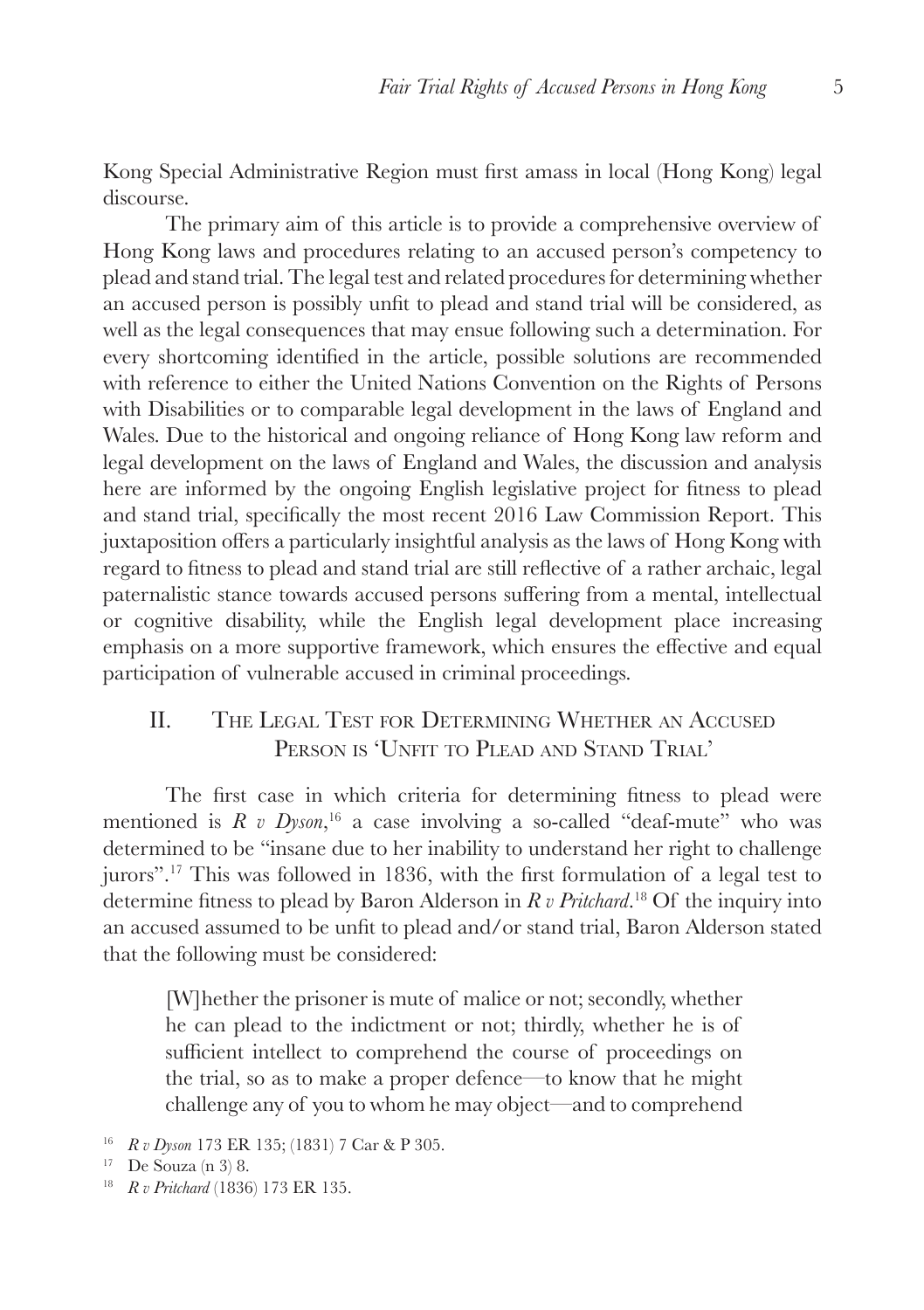the details of the evidence, which in a case of this nature must constitute a minute investigation. Upon this issue, therefore, if you think that there is no certain mode of communicating the details of the trial to the prisoner, so that he can clearly understand them, and be able properly to make his defence to the charge; you ought to find that he is not of sane mind. It is not enough, that he may have a general capacity of communicating on ordinary matters.<sup>19</sup>

It is important to remember that this test was formulated at a time when it was still impossible for an accused to give evidence in his own defence.<sup>20</sup>

Shortly after the decision in *Pritchard*, in the case of *R v Davies*, 21 the additional requirement that an accused must also be able to instruct his or her legal adviser was included. The test was subsequently interpreted to make it more consistent with the modern trial process. In England and Wales, for example, the present authoritative formulation of the test was articulated in  $R v M$  (*John*)<sup>22</sup> where the judge directed the jury that they should find the accused unfit to plead if any one or more of the following was beyond the capacity of the accused: understanding the charge(s), deciding whether to plead guilty or not, exercising the right to challenge jurors, instructing solicitors and/or barristers, following the course of the proceedings and giving evidence in his or her own defence.<sup>23</sup> And more recently in *R v Orr*,<sup>24</sup> Judge Macur for the English Court of Appeal held that "fitness to plead" is more aptly identified as "'fitness to participate in the trial process', since 'the supposed disability' can be determined at any stage" of the trial proceedings.<sup>25</sup> For example, the appellant, in this case, suffered from depression and while he was fit to enter a plea and to participate in some of the criminal proceedings relating to money laundering charges against him, his mental health deteriorated, and he was unable to finish his evidence-in-chief and unable to undergoing cross-examination.<sup>26</sup> Yet, the trial judge allowed for the proceedings to conclude but directed that the appellant should not undergo cross-examination and gave strict instructions to the prosecution not to refer in closing argument to any subject which the appellant had

- <sup>19</sup> ibid, 135; *R v Sharp* [1960] 1 QB 357.
- <sup>20</sup> *R v Orr* [2016] 4 WLR 132 6.
- <sup>21</sup> *R v Davies* (1853) 3 Car & Kir 328, 175 ER 575.
- <sup>22</sup> *R v M (John)* [2003] EWCA Crim 3452 [2003] All ER (D) 199.
- <sup>23</sup> Note that in 2004, with the enactment of the Domestic Violence, Crime and Victims Act 2004 in England and Wales, the law changed to a judge-only determination of an accused's fitness to plead and stand trial. De Souza (n 3) 8. Also see *R v Walls* [2011] EWCA Crim 443; [2011] 2 Cr App R 6.<br><sup>24</sup> *R v Orr* [2016] 4 WLR 132.
- 
- $25$  ibid 135-6.
- <sup>26</sup> ibid 134-5.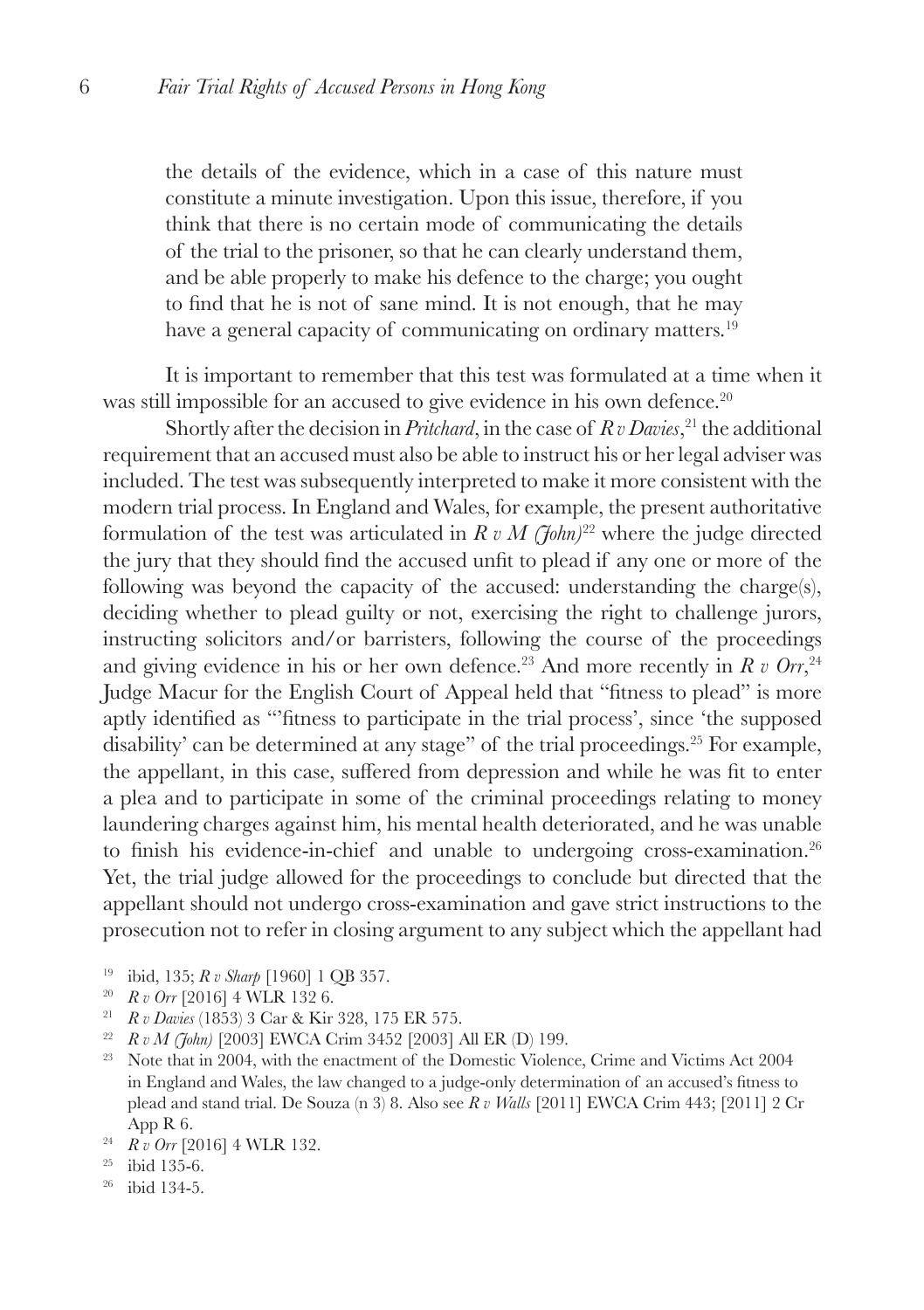not been cross-examined on. At the heart of the appeal was whether the appellant became unfit to be tried during the trial or whether he merely became unable to give evidence and be cross-examined.27 Judge Macur held that once the issue of "fitness to plead" had been raised, it must be determined. In this case, the trial judge, in finding that the appellant had been fit to participate in his trial up to the point of cross-examination, implicitly also found that the appellant subsequently became unfit to fully participate fully in his trial according to the *Pritchard* criteria.28

This legal test, as formulated in *R v Pritchard*, 29 was also adopted in Hong Kong law in *R v Leung Tak-Choi*, 30 where it was held that disability in this context "refers to the lack of ability to understand the charge against him, to give instructions to his lawyers, to challenge the jurors, to understand the evidence against him, and to give evidence in defence."<sup>31</sup> The mere fact, therefore, that an accused suffers from a mental illness or an intellectual or cognitive impairment or some other disability will not be sufficient for a finding that the accused is unfit to plead and stand trial. It must be shown that this disability or impairment affects the ability of the accused to meaningfully and effectively participate in the criminal proceeding against him or her.<sup>32</sup> Of this test, the English Law Commission noted the following:<sup>33</sup>

- Uncertainty exists about the formulation of the text, its scope and proper application and is, as a result, not widely and consistently applied.
- The test focuses too heavily on the intellectual ability of an accused and fails to consider other aspects of mental illness and other

<sup>27</sup> ibid 136.

 $28$  ibid 136-7. Note that in terms of section  $35(1)(b)$  of the Criminal Justice and Public Order Act 1994 a court under the laws of England and Wales may not draw an adverse inference from an accused person's silence where it appears to the court that the physical or mental condition of the accused makes it undesirable for him to give evidence. 29 *R v Pritchard* (1836) 173 ER 135.

<sup>30</sup> *R v Leung Tak-Choi* [1995] HKCFI 202; HCCC 457/1994 (26 June 1995).

ibid [31].

<sup>32</sup> Julio Arboleda-Florez 'Fitness to Stand Trial – Is it Necessary' (1982) 26:1 International Journal of Offender Therapy and Comparative Criminology 43, 43-44, quoting from Norwood W. East, *An introduction to forensic psychiatry in criminal courts* (London: J.A. Churchill 1927).

<sup>33</sup> Law Commission, *Unfitness to Plead Summary* (Law Com No 364, 2016) paras 1.42-1.47; Law Commission, *Unfitness to Plead Volume 1* (Law Com No 364, 2016) [3.11]. Also see Amar Shah 'Making Fitness to Plead Fit for Purpose' (2012) 1 International Journal of Criminology and Sociology 176.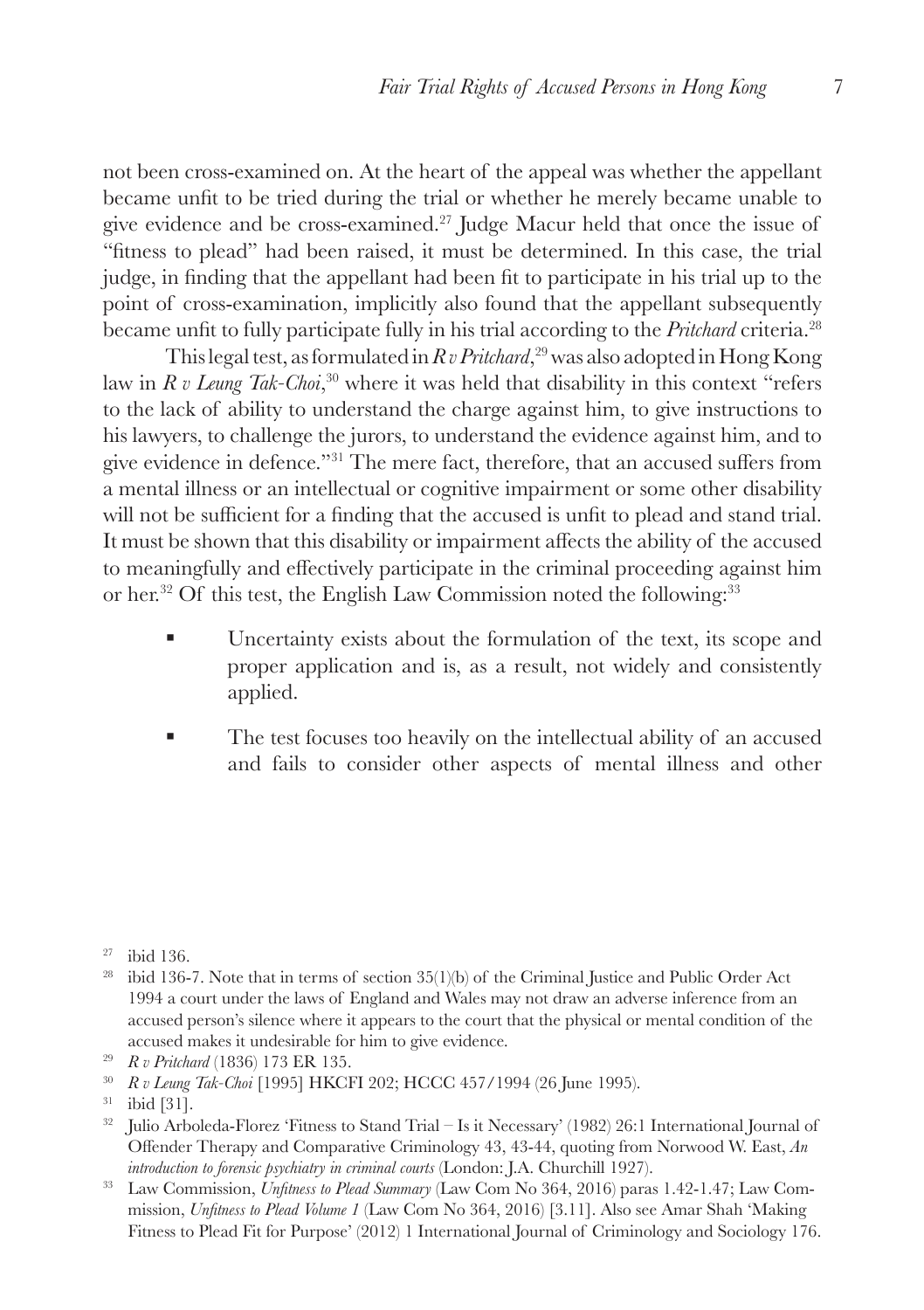conditions which may interfere with an accused's ability to engage effectively in the trial process.

- No explicit consideration is given to an accused's ability to make decisions required of him or her during the criminal proceeding.
- There is a general lack of clarity over the correlation between an accused being unfit to plead, and the fair trial guarantee that an accused must participate effectively in the proceedings against him or her.
- Finally, the Law Commission also noted that "[t]he current test and procedures do not allow a defendant who would otherwise be unfit for trial, but who clinicians consider has the capacity to plead guilty, to do so. This may unnecessarily deny the defendant his or her legal agency. It is also liable to undermine victim confidence in the system and deny the court the opportunity to impose sentence where appropriate."<sup>34</sup>

These comments by the English Law Commission are of equal importance to the Hong Kong statutory scheme given its shared origin in the 1836 decision in *R v Pritchard*. 35

The English Law Commission emphasised two important aspects with regard to a modern legal test for determining unfitness to plea and stand trial: First, it was held that the current terminology in terms of "a finding of 'disability' such that the defendant is deemed 'unfit to plead', is outdated…[a]nd risks labelling a defendant in a way that may be objectionable to him or her and to others affected by the proceedings."36 Second, that a reformulated test should rather focus on assessing an accused person's ability to participate effectively in his or her trial.<sup>37</sup> Requiring "effective participation" of an accused person in a criminal trial was described by the European Court of Human Rights as "implicit in the very notion of an adversarial procedure",38 and inclusive of the following: the accused must have "a broad understanding of the nature of the trial process and of what is at stake for him or her, including the significance of any penalty which may be imposed. It means that he or she, if necessary, with the assistance of, for example, an interpreter, lawyer, social worker or friend, should be able to understand the

<sup>34</sup> Law Commission, *Unfitness to Plead Summary* (Law Com No 364, 2016) [1.15].

<sup>35</sup> *R v Pritchard* (1836) 7 C & P 303, 173 ER 135.

<sup>36</sup> Law Commission, *Unfitness to Plead Volume 1* (Law Com No 364, 2016) [3.34].

<sup>37</sup> ibid. 38 *Stanford v United Kingdom* App No 16757/90 (23 February 1994) [26].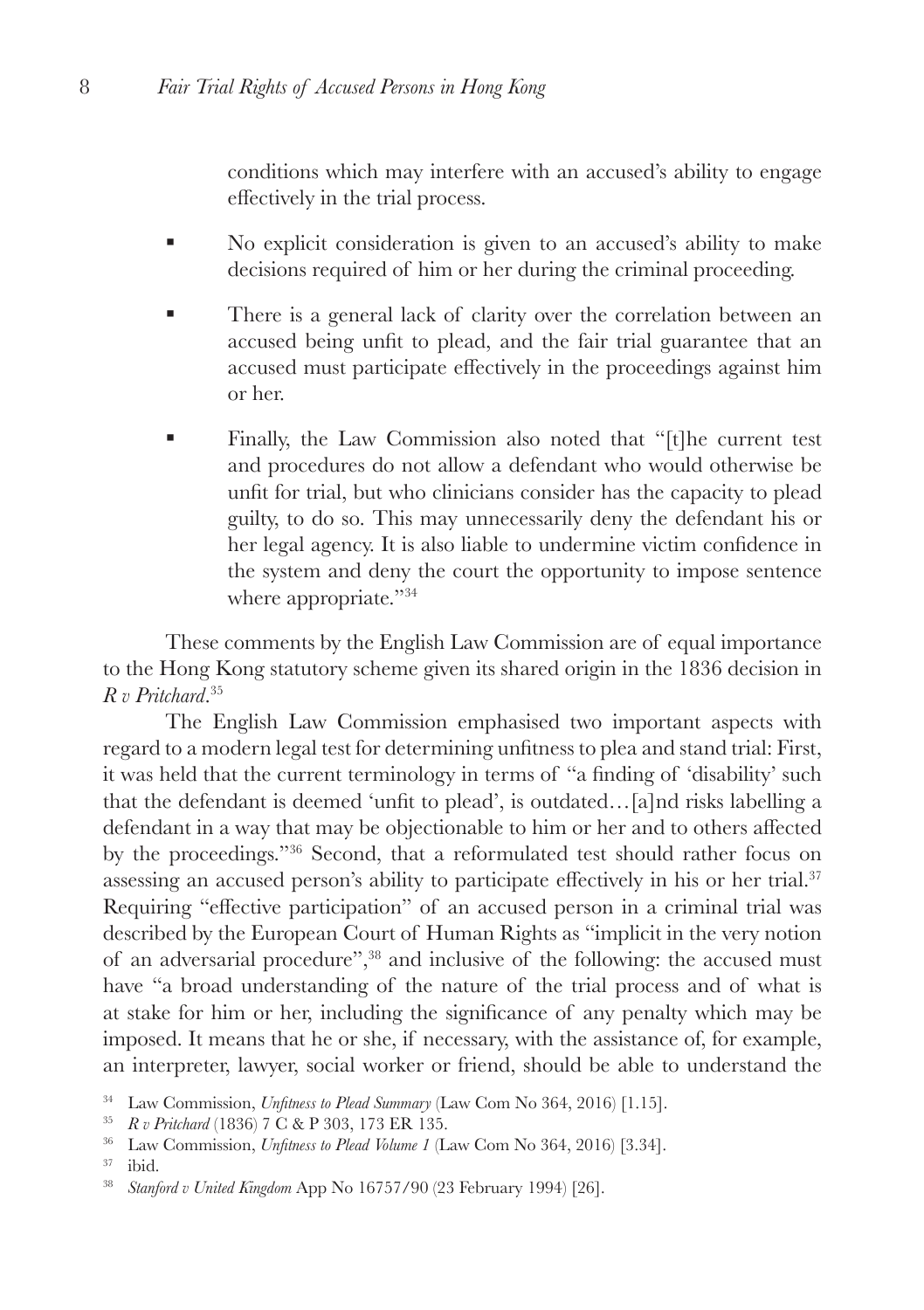general thrust of what is said in court. The defendant should be able to follow what is said by the prosecution witnesses and, if represented, to explain to his own lawyers his version of events, point out any statements with which he disagrees and make them aware of any facts which should be put forward in his defence."<sup>39</sup> An accused must therefore be able to maintain an active level of involvement throughout the trial, and must also be able to make relevant decisions during the course of the trial itself.40

Thus, in steering away from the concepts of "disability" and "unfit to plead", the English Law Commission proposed a legal test of capacity, based on a list of relevant abilities which taken together must be sufficient to enable effective participation of the accused in the legal proceedings against him or her. These relevant abilities include, *inter alia*, the ability to understand the nature of the charge, the nature and purpose of the evidence adduced, as well as the nature of the trial process and the legal consequences following a conviction, and the ability to give instructions to a legal representative.<sup>41</sup> This new legal test also incorporates explicitly the need for an accused person to be able to make key decisions, like whether to plead guilty or not guilty and whether to testify at trial. It is prescribed that this ability to make key critical decisions is dependent on the accused person's ability to understand information relevant to the making of the decision, the ability to retain that information, and to use and weigh this information in making an informed decision, and to, ultimately, communicate this decision in court.<sup>42</sup>

In addition, the English Law Commission also emphasised the importance of protecting an accused person's fundamental right to legal autonomy and recognised the significant impact that a finding of unfit to plead and stand trial has:

"[s]uch a curtailment of an individual's access to justice should only occur where absolutely necessary in the circumstances, and where it is essential to protect other fundamental rights of the defendant, in this situation the right to a fair trial…[i]t is in the interests not only of the accused but of all those affected by an alleged offence that all those who can fairly be tried for an offence in the usual way should be".<sup>43</sup>

The Commission consequently recommended that a separate legal test of capacity to plead guilty be included in statute and that this test only be applied in

<sup>39</sup> *SC v United Kingdom* (2005) 40 EHRR 10 (App No 60958/00) [29].

<sup>40</sup> Law Commission, *Unfitness to Plead Volume 1* (Law Com No 364, 2016) [3.21].

<sup>41</sup> Law Commission, *Unfitness to Plead Volume 2* (Law Com No 364, 2016) section 3(4)(a)-(d) of the Criminal Procedure (Lack of Capacity) Bill.

<sup>42</sup> Law Commission, *Unfitness to Plead Volume 2* (Law Com No 364, 2016) section 3(4)(e)-(g) and 3(5)(a)- (d) of the Criminal Procedure (Lack of Capacity) Bill. Also see Law Commission, *Unfitness to Plead Volume 1* (Law Com No 364, 2016) para 3.2.

<sup>43</sup> Law Commission, *Unfitness to Plead Volume 1* (Law Com No 364, 2016) para 3.40.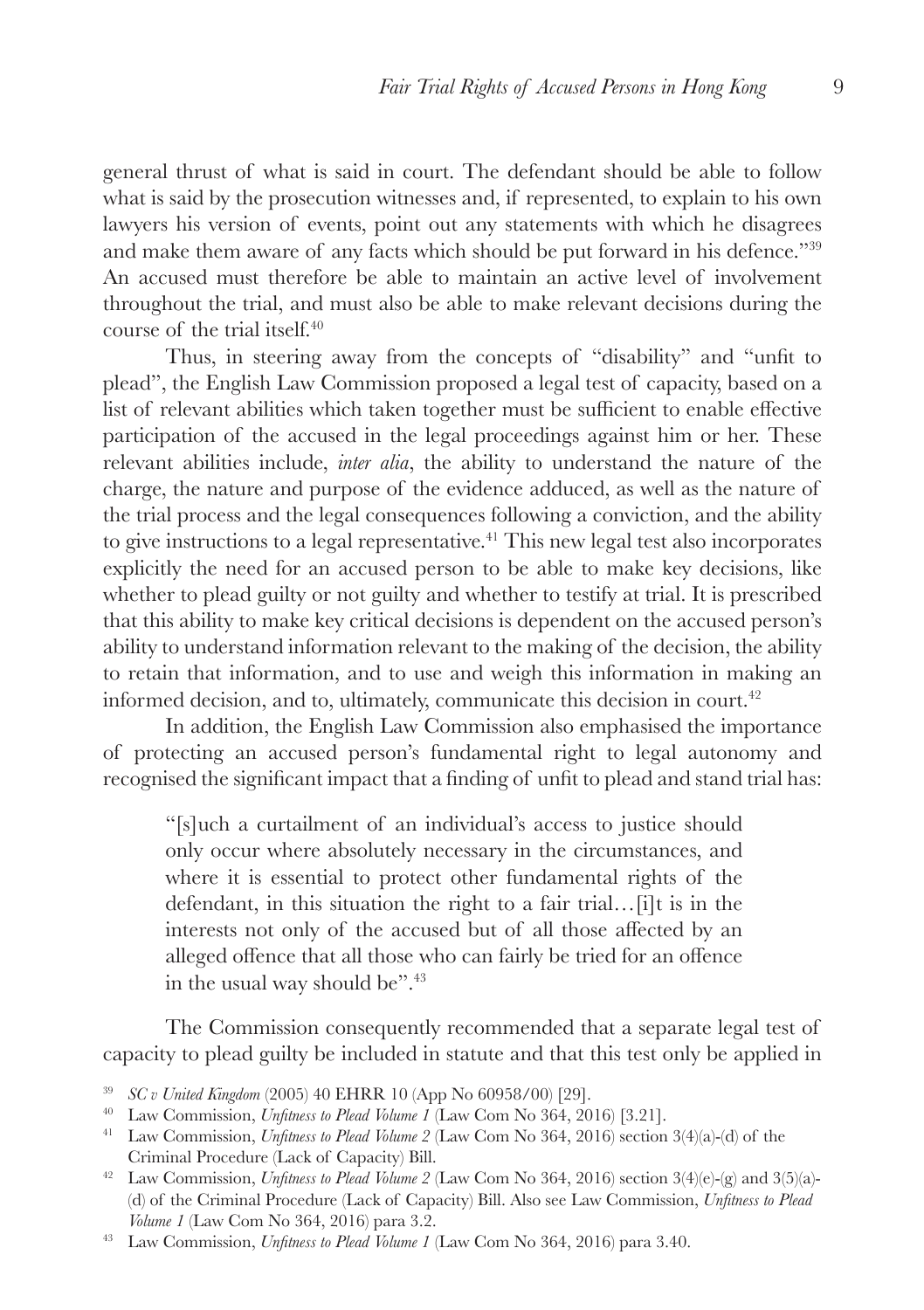cases where an accused has been found unfit to plead and stand trial and where there is expert opinion considering whether the accused nonetheless has the capacity to plead guilty. It is also required that an accused specifically applies to the court to invoke this provision and determine the issue.<sup>44</sup>

These two proposed new legal tests $45$  certainly provide for greater legal certainty, and ultimately also greater consistency in the determination of whether an accused person is fit to plead and to stand trial. The two tests are, furthermore, consonant with the provisions of the UN Convention of the Rights of Persons with Disabilities (which also applies in Hong Kong) in ensuring that all accused persons are treated equally before the law and that those persons who suffer from a disability receive the necessary assistance and opportunity to also exercise their legal autonomy also.46 Finally, it can be noted that the two tests proposed by the English Law Commission for determining capacity to plead and stand trial give full consideration to the notion of "effective participation" throughout the various stages of a criminal proceeding and ultimately also provide for the possibility to enter a guilty plea.

The rationale and design of the ongoing English law reform with regard to the legal test for determining fitness to plead and stand trial, and as set out above, certainly lay bare the shortcomings of the old common law test originally formulated in *R v Pritchard*, 47 and adopted in Hong Kong law in *R v Leung Tak-Choi*. 48 This common law test not only falls short in adequately assessing the ability of an accused person to participate effectively and meaningfully in his or her trial, but it is also not conducive of promoting equal protection before the law. Legal reform and development in this regard is therefore certainly necessary; a Hong Kong statutory test for determining fitness to plead and stand trial will not only guarantee the fair trial rights of accused persons suffering from a mental, intellectual or a cognitive disability, it will also allow for greater legal certainty and consistency in the determination of fitness to plead and stand trial.

To this end, shortcomings in ancillary legislation in Hong Kong also need to be addressed. For example, while the Mental Capacity Act 2005 of England and Wales provides for a legal definition of the concept "capacity", no comparable

<sup>44</sup> Law Commission, *Unfitness to Plead Volume 1* (Law Com No 364, 2016) para 3.2. Law Commission, *Unfitness to Plead Volume 2* (Law Com No 364, 2016) section 6 of the Criminal Procedure (Lack of Capacity) Bill.

<sup>45</sup> Law Commission, *Unfitness to Plead Volume 2* (Law Com No 364, 2016); Criminal Procedure (Lack of Capacity) Bill s 33, 35.

<sup>46</sup> United Nations Convention on the Rights of Persons with Disabilities (CRPD) (n 13) articles 12- 13.

<sup>47</sup> *R v Pritchard* (1836) 7 C & P 303, 173 ER 135.

<sup>48</sup> *R v Leung Tak-Choi* [1995] HKCFI 202; HCCC 457/1994 (26 June 1995).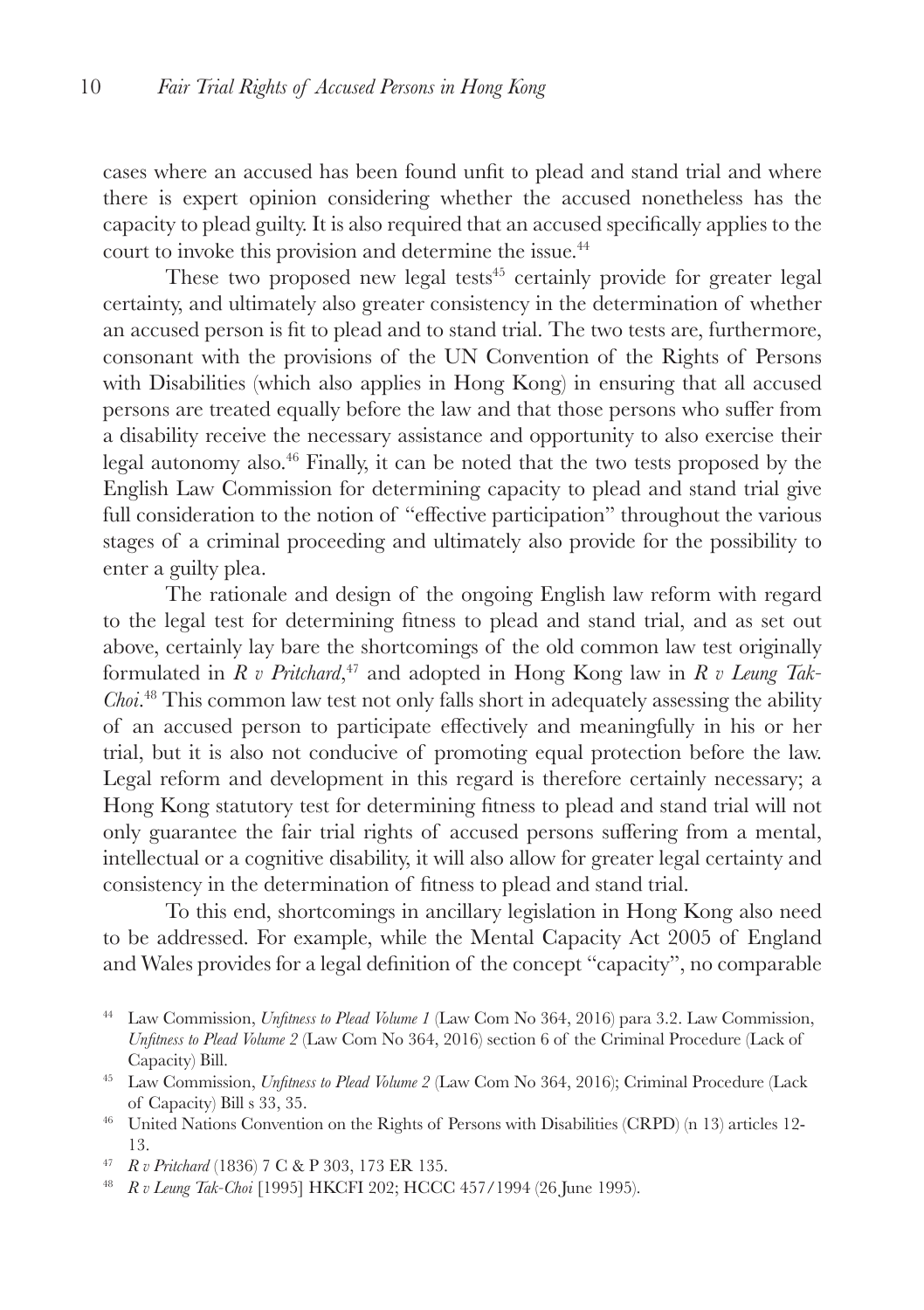definition exists in Hong Kong law. In Hong Kong law, "mental incapacity" is defined in the Mental Health Ordinance as "mental disorder or mental handicap" and these two concepts are respectively described as follows: "Mental disorder means (a) mental illness; (b) a state of arrested or incomplete development of mind which amounts to a significant impairment of intelligence and social functioning which is associated with abnormally aggressive or seriously irresponsible conduct on the part of the person concerned; (c) psychopathic disorder; or (d) any other disorder or disability of mind which does not amount to mental handicap." And "mental handicap" refers to a "sub-average general intellectual functioning with deficiencies in adaptive behaviour, and 'mentally handicapped' shall be construed accordingly." These definitions for "mental incapacity" and "mental handicap" under Hong Kong law are clearly inadequate in terms of our contemporary understanding of the full extent of a person's mental, intellectual and cognitive abilities. The existing Hong Kong definitions in this regard rather pathologise and medicalise human/personal capacity by confining the definitions to illness, disorders, impairments, and handicaps. Such excessive pathologising of a basic human capability, i.e. the capacity to make decisions, not only contributes to the stigma surrounding mental illness, but also results in a distorted view of the vast continuum on which a person's capacity and incapacity, or ability and inability to make decisions, can exist, and the fact that any determination in this regard may fluctuate with time, or with regard to particular decisions at material times.

For example, in the preamble of the United Nations Convention on the Rights of Persons with Disabilities it is recognised explicitly that "[d]isability is an evolving concept and that disability results from the interaction between persons with impairments and attitudinal and environmental barriers that hinders their full and effective participation in society on an equal basis with others".<sup>49</sup> It is, furthermore, recognised that discrimination against any person on the basis of disability is a violation of the inherent dignity and worth of the human person and that a wide diversity of persons with disabilities exist.<sup>50</sup> A non-medicalised articulation of capacity in the legal sense can be found in the English Mental Capacity Act 2005 Cap 9, where a person who lacks capacity is described in terms of that person lacking "capacity in relation to a matter if at the material time he is unable to make a decision for himself in relation to the matter because of an impairment of, or a disturbance in the functioning of, the mind or brain."<sup>51</sup> For the purpose of this definition it does not matter whether the impairment or disturbance is permanent or temporary, nor can this lack of capacity be established

<sup>50</sup> ibid Preamble (h)-(i).<br><sup>51</sup> Mental Capacity Act, s 2(1).

<sup>49</sup> ibid Preamble (e).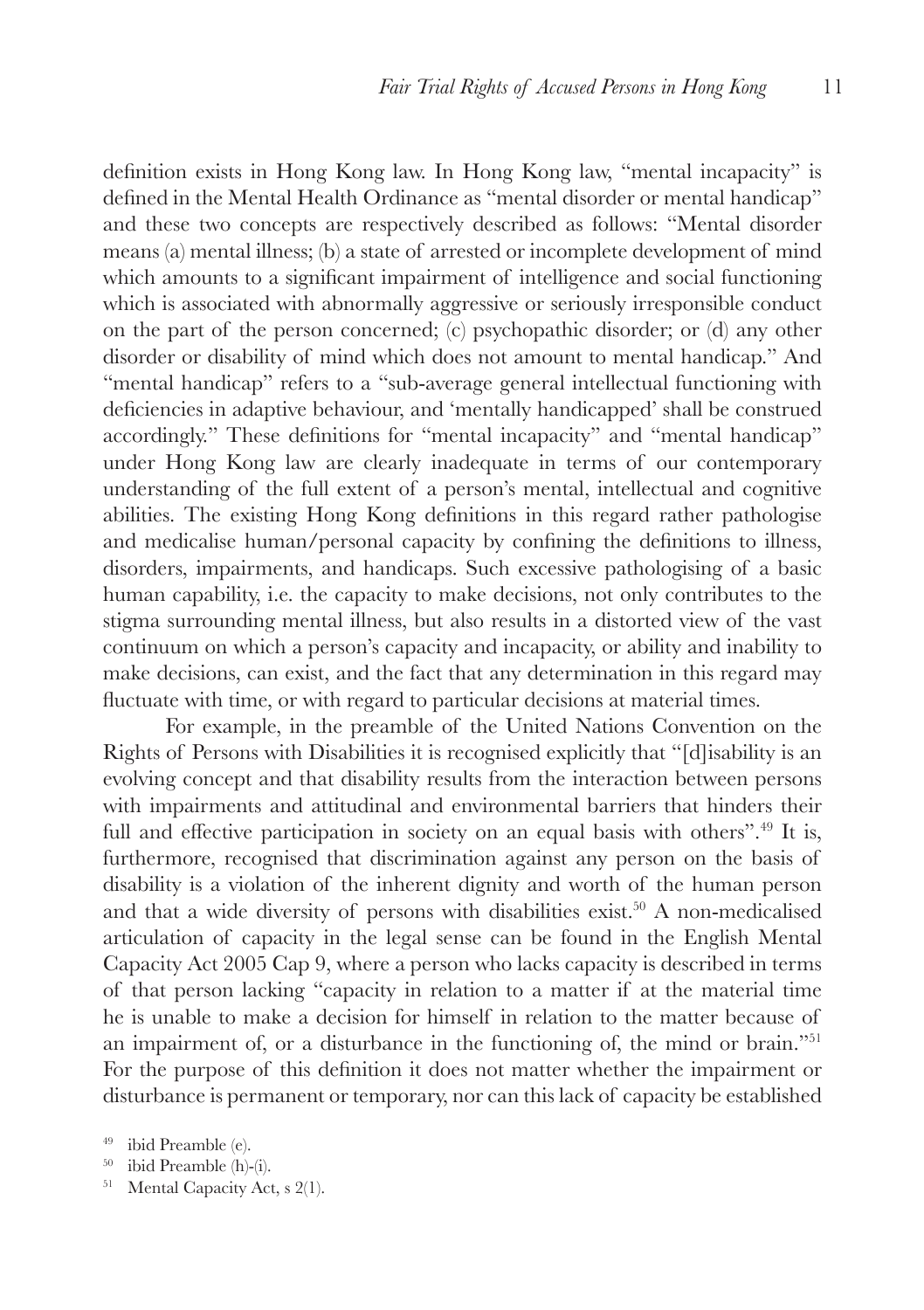merely by reference to age, appearance, a condition, or any aspect of behaviour.<sup>52</sup> Likewise, the inability to make decisions is defined specifically in the English Mental Capacity Act 2005 Cap 9 in terms of a person being unable "(a) to understand the information relevant to the decision, (b) to retain that information, (c) to use or weigh that information as part of the process of making the decision, or (d) to communicate his decision (whether by talking, using sign language or any other means)."<sup>53</sup>

While there has been no indication of legal reform in Hong Kong for a new legal test for determining fitness to plead and stand trial, the shortcomings of the Hong Kong legal definition of "capacity" were remarked upon by the Hong Kong Law Reform Commission in August 2006 with its report titled *Substitute Decisionmaking and Advance Directives in Relation to Medical Treatment*.<sup>54</sup> No meaningful legal reform has taken place to date. The updating and alignment of a legal test and ancillary legislation dealing with accused persons suffering from a cognitive, mental, or intellectual disability in the criminal justice process are, however, imperative and should be considered in conjunction with the procedural aspects relating to this farreaching pronouncement on an accused person's abilities at trial.

# III. The Procedure for Accurate and Efficient Identification of Accused Persons Unable to Meaningfully and Effectively PARTICIPATE IN THEIR TRIAL

Section 75 and 75A of the Criminal Procedure Ordinance of Hong Kong provide for the procedure to determine whether an accused person at trial suffers from an incapacity or disability that affects their fitness to plead and be tried. These provisions are derived from the English Criminal Procedure (Insanity) Act 1964 and save for minor amendments, still reflect the law of England and Wales in this regard before the legislative revisions brought about in the Criminal Procedure

<sup>53</sup> Mental Capacity Act, s 3(1).

 $52$  Mental Capacity Act, s 2(2)-(3).

<sup>54</sup> Law Commission, Substitute Decision-making and Advance Directives in Relation to Medical Treatment (HKLRC, August 2006).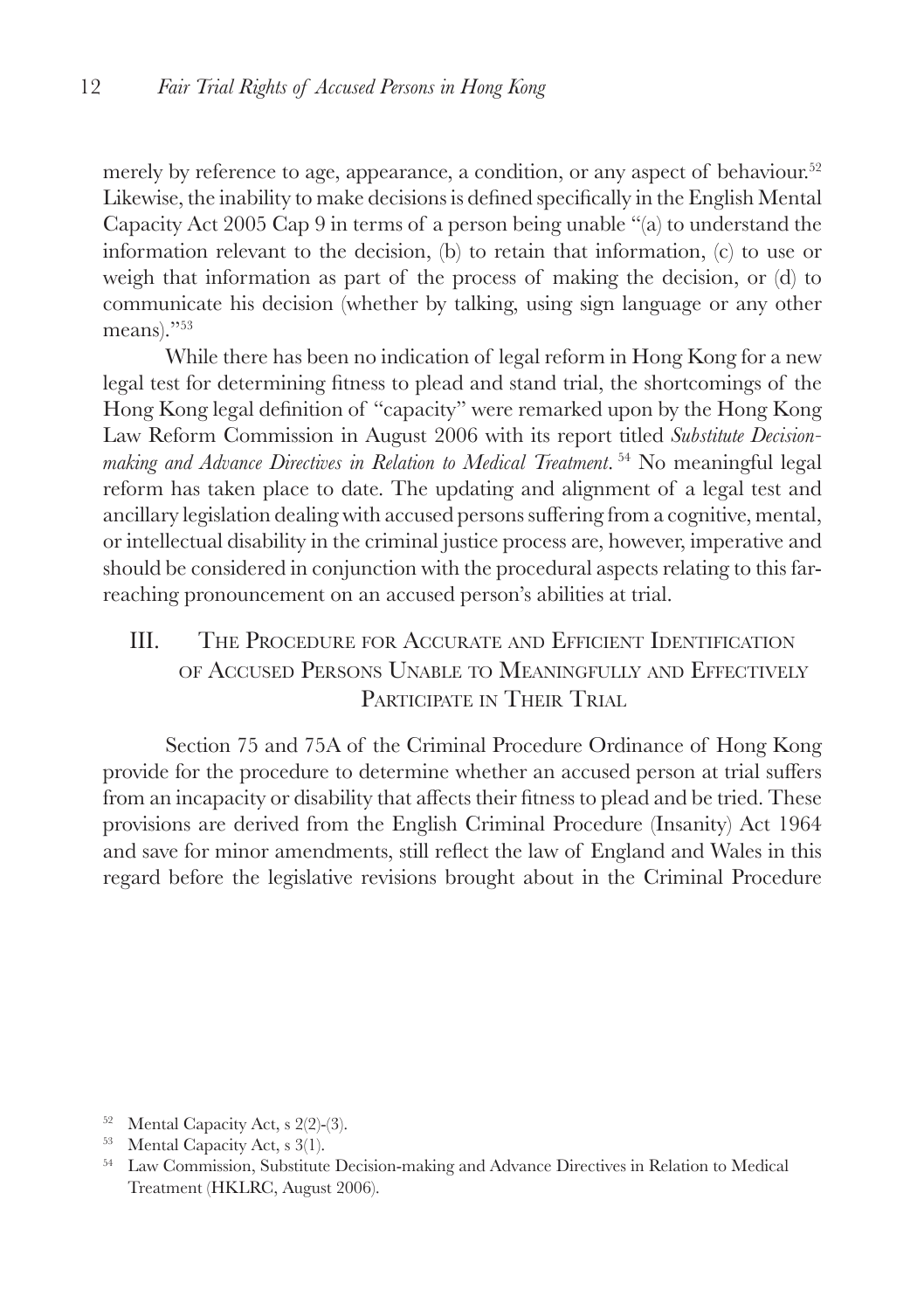(Insanity and Unfitness to Plead) Act 1991,55 and the Domestic Violence, Crime and Victims Act 2004.56

According to section 75(1) of the Criminal Procedure Ordinance, the question of whether an accused is "under a disability…[that] would constitute a bar to his being tried", arises "at the instigation of the defence or otherwise". There is no duty on a presiding officer to raise the issue of an accused's competence *mero motu* or where there is merely a possibility of some disability or lack of ability, and it is generally accepted that a presiding officer will only intervene if a substantial question as to the defendant's trial competency is raised; "a heavy burden and responsibility [therefore] rests on legal representatives—especially those for the defence—to make known the suspicious behaviours of defendants and that might suggest incompetency."57 The defence must ultimately provide clear and convincing evidence that the accused is unfit to plead and stand trial, and section 75A details the procedure for such a finding to be made.<sup>58</sup>

Yet, effectively and accurately identifying instances where the accused may be unfit to plead and stand trial is not always an easy feat. The appellant in *HKSAR v Choi Yiu Wai David*59 appealed against his conviction on a charge of theft contrary to section 9 of the Theft Ordinance on the basis that his guilty plea was a nullity. 60 The appellant explained that his legal representation under the Duty Lawyer Scheme at trial was ineffective as he suffered from a delusional and obsessive-compulsive disorder and was not taking his psychotropic drugs at the time of trial. This, he submitted, resulted in him being overly anxious and nervous during the conference with his duty lawyer. 61 It was also during this pretrial conference that the appellant experienced some of the recurrent thoughts that often consumed his mind; he felt as if his head was shrinking and that he had to check the circumferences of his head to confirm that his head was not shrinking.<sup>62</sup> On appeal before the Hong Kong Court of First Instance this case was described

- <sup>55</sup> The amendments in this Act was prompted by the Report of the Committee on Mentally Abnormal Offenders (Cmnd 6244, 1975), generally referred to as The Butler Report, and included, inter alia, for a mandatory hearing of the facts of the case once an accused has been found to be unfit to plead (section 4A).
- <sup>56</sup> Section 22(1) to (3) of this Act amended section 4(5) of the 1964 Act so as to require that the determination whether an accused is fit to plead and stand trial be made by the court and not a jury as section 4(4) of the 1964 Act had previously required. 57 *R v Keung Sai-chung* (1986) HKLR 838 (CA); Samuel Adjorlolo, Heng Choon and Oliver Chan
- "Determination of Competency to Stand Trial (Fitness to Plead): An Exploratory Study in Hong Kong" (2017) 24:2 Psychiatry, Psychology and Law 205, 208. <br> $R$ <br/> $v$ Podola [1960] 1 QB 235.

 $62$  ibid [12].

<sup>&</sup>lt;sup>59</sup> *HKSAR v Choi Yiu Wai David* [2011] HKCFI 1847; HCMA 459/2011 (16 December 2011).

 $60$  ibid [1]-[2].

 $61$  ibid [17].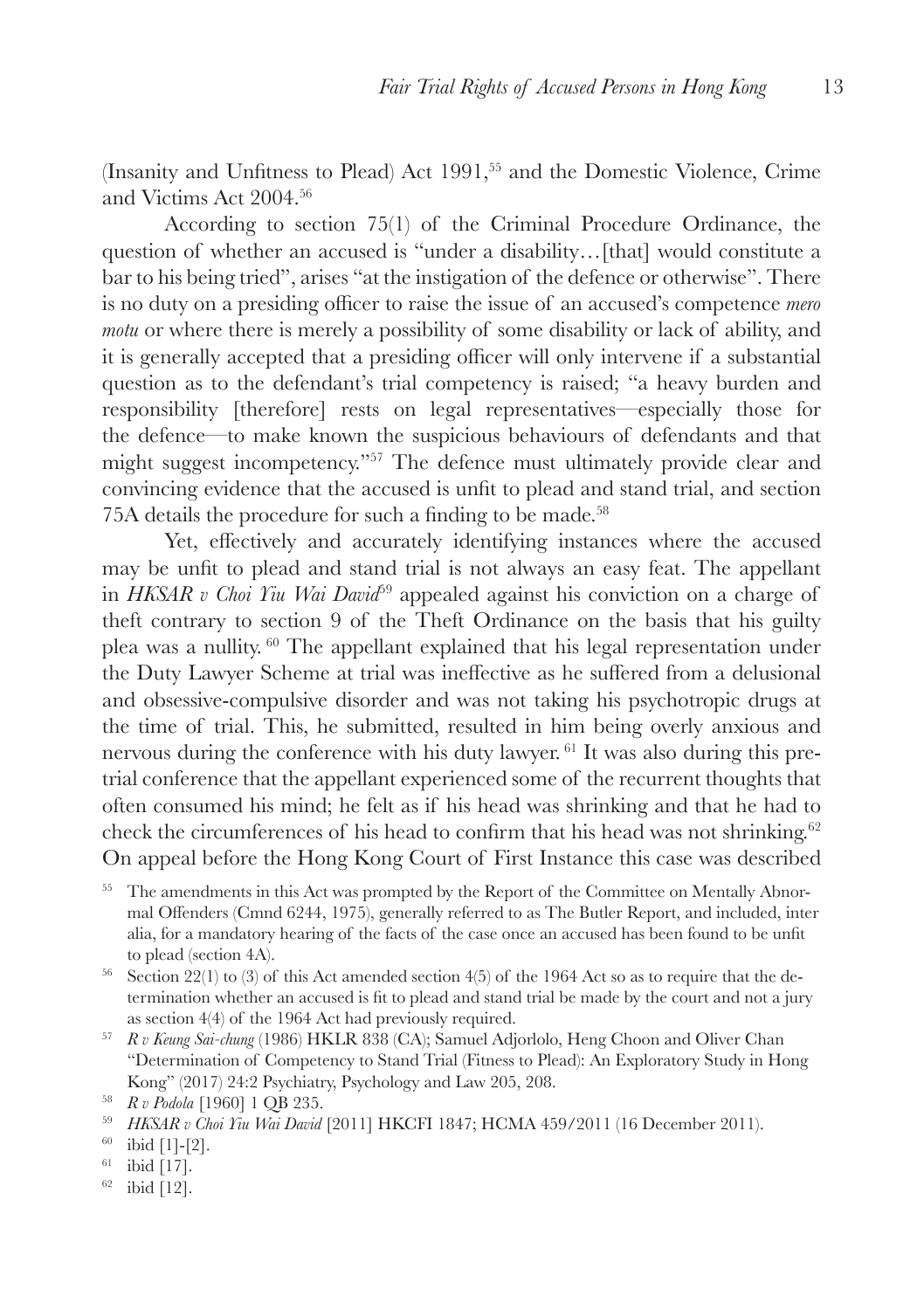as one where the appellant's mental illness was such that a layman would not notice it unless the appellant mentioned it. Judge Barnes found that the appellant did not have a fair trial as his outward appearance and behaviour would not have alerted the magistrate or the duty lawyer of his mental condition, "it is a fact that he was not a man free of any mental illness at the time. As such, there is a real likelihood that the appellant's mental process was affected to such an extent that his mind did not truly go with his act, making his act of pleading guilty not a true act."<sup>63</sup>

While the trial court, prosecution, and legal counsel in *HKSAR v Choi Yiu Wai David* had failed to accurately identify the appellant as possibly unfit to plead, the opposite happened in *HKSAR v Chan Shu Hung*, 64 where the magistrate, in assuming that the accused was not fit to stand trial, invoked section 51 of the Mental Health Ordinance and remanded the accused to a mental hospital for observation. The accused had no legal representation at trial, he elected not to give evidence in his defence, and he also did not call any witness(es) in support of his case. In denying that he was responsible for criminal damage contrary to section 60(1) of the Crimes Ordinance, the accused presented the magistrate with a letter in which he wrote out his defence. On numerous occasions during the trial the accused requested that the magistrate read this letter but the magistrate ignored these requests and took the view, shortly before the prosecution closed its case, that the accused was "speaking in a somewhat incoherent and confused manner".<sup>65</sup> It was based on this observation that the magistrate decided to remand the accused for observation in a mental hospital.  $^{66}$  Having read the transcript and having listened to the recording of the trial, Judge Barnes for the Hong Kong Court of First Instance was unable to detect any instance of the appellant speaking "'in an incoherent and confused manner' or hear anything which sounds like the appellant having any mental problem."<sup>67</sup> Judge Barnes also agreed with the defence that the trial magistrate did not have a good understanding of the defence case and that he may, for this reason, have held the opinion that the appellant spoke in an incoherent and confused manner.<sup>68</sup>

In terms of the applicable procedure, it can be noted that whether an accused person is fit to plead and stand trial usually falls to be determined upon arraignment and this can, of course, occur at the level of the Magistrate's Court, the District Court, or the Court of First Instance. While the procedure for making

- <sup>66</sup> ibid [11].
- <sup>67</sup> ibid [32].
- <sup>68</sup> ibid [32].

<sup>63</sup> ibid [27].

<sup>64</sup> *HKSAR v Chan Shu Hung* [2011] HKCFI 1853; [2012] 2 HKLRD 424; HCMA 425/2011 (20 December 2011).

<sup>65</sup> ibid [11].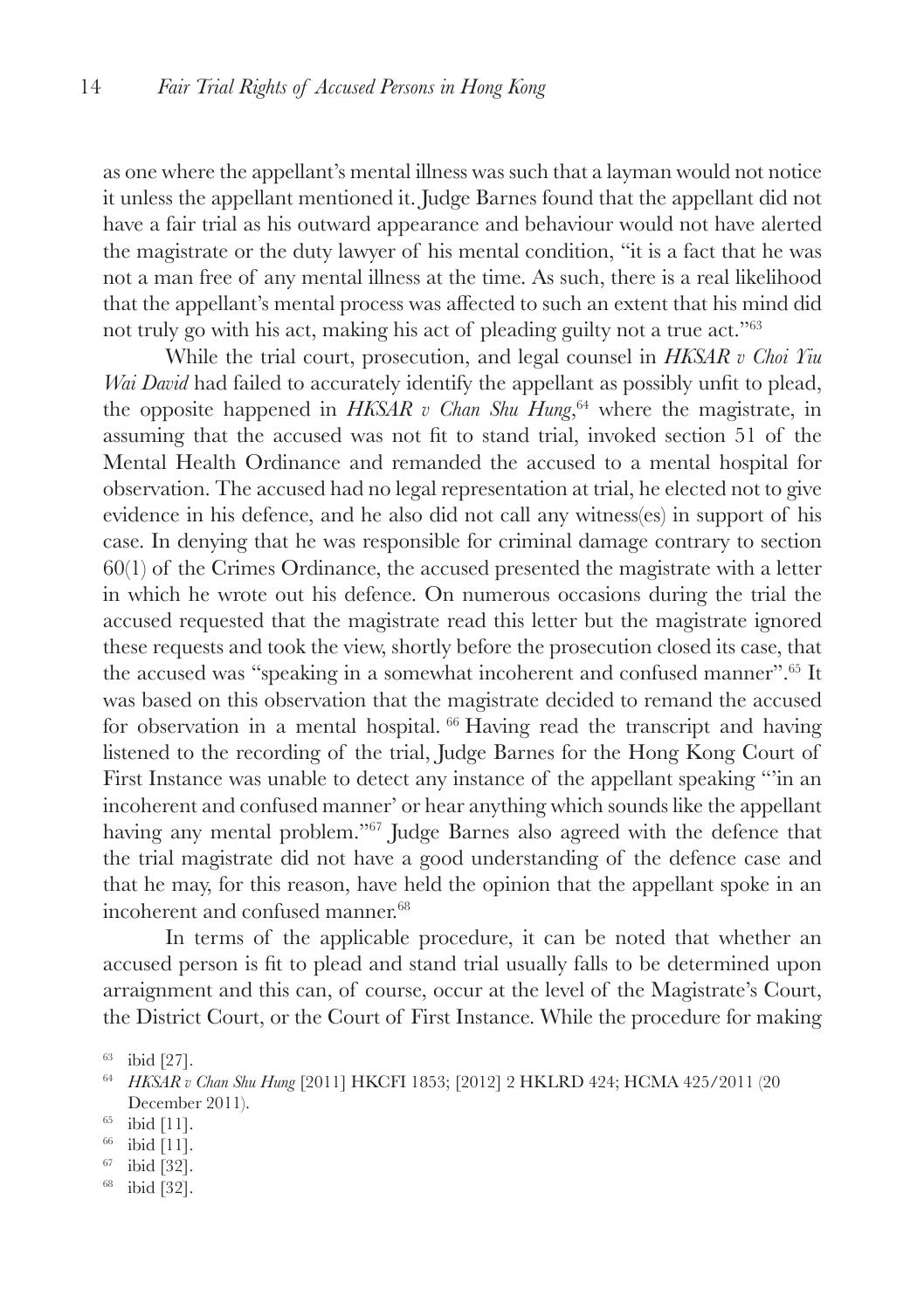the determination in the Court of First Instance are detailed in the Criminal Procedure Ordinance, very little statutory guidance exists at the Magistrate's Court and District Court level. The discussion here focuses on the procedural aspects at the level of the Court of First Instance. With regard to the procedure at Magistrate's Court and District Court level it can be noted that many of the provisions in the Mental Health Ordinance refer to both a "court or magistrate"<sup>69</sup> or to "the District Judge or magistrate",70 and it can therefore be inferred that many of the orders in terms of the Mental Health Ordinance can also be made by a Magistrate or District Court Judge.<sup>71</sup>

## JURY DETERMINATION

At the Court of First Instance, a jury is tasked to decide, as a question of fact, whether an accused person is fit to plead and stand trial. A jury so tasked will make its decision based on the written or oral evidence of two or more registered medical practitioners of whom no less than two shall be psychiatrists on the Specialist Register established under section 6(3) of the Medical Registration Ordinance Cap 161.72 If the jury decides that the accused person is indeed mentally fit and able, the trial will proceed but before another jury. Likewise, where the question as to the fitness of an accused person to stand trial falls to be determined at any later time after arraignment it is usually also decided by a jury other than the jury tasked with deciding on the guilt or innocence of an accused.<sup>73</sup> In all other instances the question as to the fitness of the accused to stand trial will be determined by the same jury tasked with deciding on the guilt or innocence of the accused.<sup>74</sup>

Where it is determined by a jury that an accused person is not fit to stand trial, the trial shall not proceed or further proceed and the jury shall determine whether the accused did the act or omission with which he or she is charged, based on such evidence as may be adduced or further adduced by the prosecution or by a person appointed by the court to put the case for the defence. A factual finding can subsequently follow as to whether the accused person did or did not do the act or omission so charged. Where the finding is negative, the jury shall return a verdict

<sup>69</sup> See, for example, sections 44A, 44D, 44E, 44F, 44I, 45, 46, 47 etc.

<sup>70</sup> See, for example, sections 31, 32, 36, 62, 68, 71 etc.

<sup>71</sup> In section 2 of the Mental Health Ordinance, 'court' is defined as the Court of First Instance and any judge of the Court of First Instance. 72 The Criminal Procedure Ordinance Cap 221, Section 75(5).

<sup>&</sup>lt;sup>73</sup> The Criminal Procedure Ordinance Cap 221, Section  $75(4)(a)(i)$  and  $75(4)(b)(i)$ . Note that it is possible for the court to also direct otherwise, i.e. that the same jury decides on both the fitness of the accused to plead and stand trial as well as the guilt or innocence of the accused.

<sup>&</sup>lt;sup>74</sup> The Criminal Procedure Ordinance Cap 221, Section 75(4)(a)(ii) and 75(4)(b)(ii).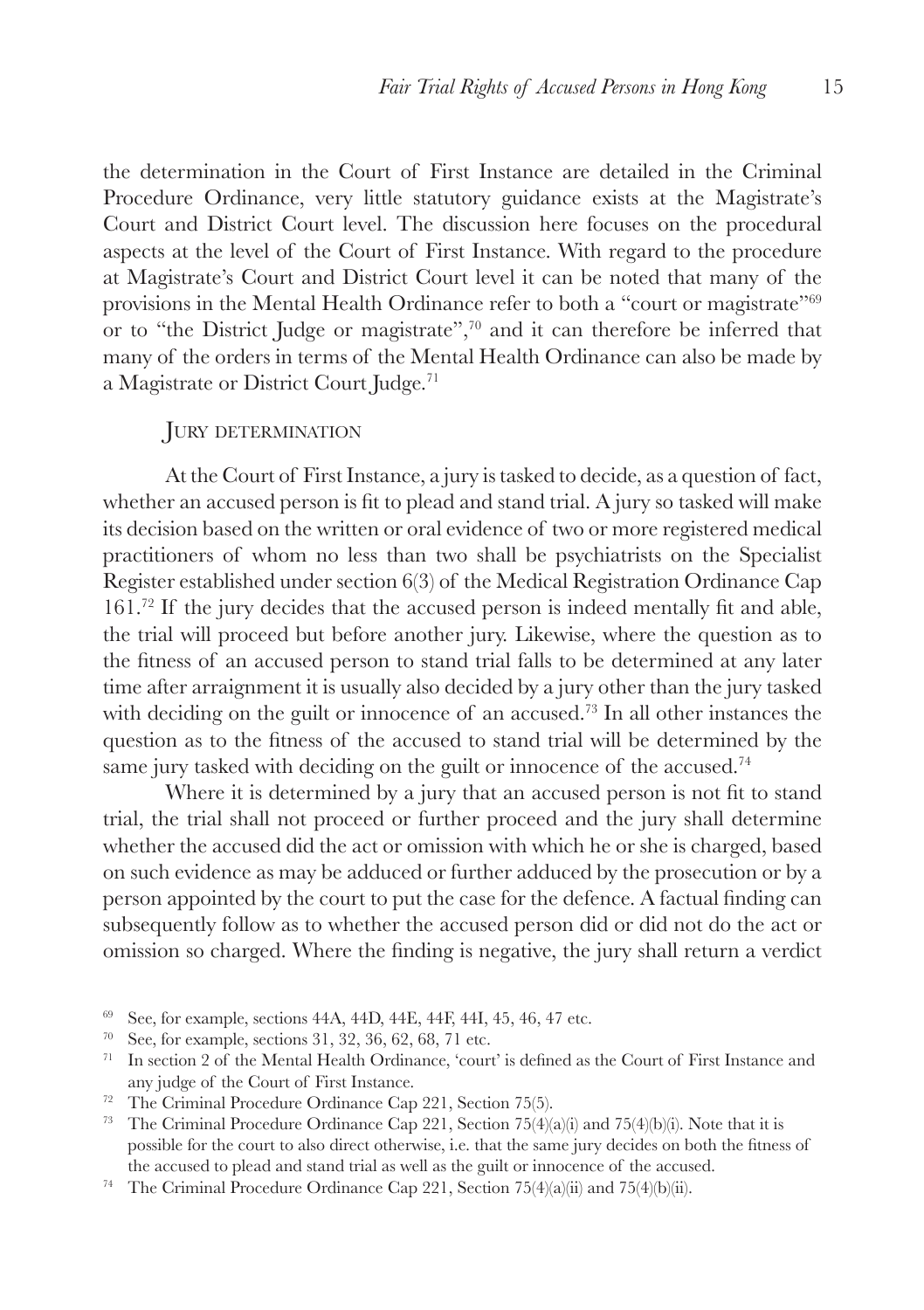of acquittal as if the trial had proceeded to a conclusion on that particular count.75 A positive finding, on the other hand, remains a mere factual determination and does not constitute a guilty verdict in the conventional sense. It therefore, remains possible for such an accused person, at a later stage once his or her mental capabilities have improved, to contest the factual finding in the same manner as it is possible for an accused to be tried at a later stage in respect of the act or omission so charged.<sup>76</sup> Previously, the question of an accused's guilt or innocence in the event that the accused was found to be unfit to plead and stand trial, was postponed until such time as the accused had regained the requisite faculties to meaningfully participate in his or her own defence.77 It was explained in *R v Leung Tak-Choi* that the mandatory hospital order in terms of the erstwhile version of section 76 of the Criminal Procedure Ordinance Cap 221 was warranted for this very reason, as the accused had to be detained and had to receive compulsory medical treatment and care for his or her guilt or innocence to be decided at a later stage, when he or she was fit to be tried again.78 The advantage of the factual determination as now contemplated in section 75A of the Ordinance is that it provides for closure in the criminal proceeding and even a full verdict of acquittal where the jury finds that the accused person did not commit the act or omission as alleged. However, it must also be noted that while a positive finding for whether the accused had committed the act(s) or omission(s) so charged, will only amount to a factual finding and not a *true* guilty verdict, it nonetheless is a pronouncement (with consequences) on the acts or omissions of an accused person who is at that moment unable to participate meaningfully and effectively in his own defence. For example, in *R v Orr*79 it was argued on behalf of the appellant that a positive factual finding, although not a conviction, remains something that is particularly hard to bear "because it is a form of stigma, whatever the law says about it".<sup>80</sup> To make a positive factual finding may furthermore be difficult where failure to give a satisfactory explanation is an essential ingredient to the offence.<sup>81</sup>

The correct interpretation of these provisions on the empanelling of a jury for the purpose of deciding whether an accused is fit to plead and stand trial was considered in *HKSAR v Ng Mei Lan* The applicant, in this case, was charged with

- The Criminal Procedure Ordinance Cap 221, Section 75A(1).
- <sup>76</sup> The Criminal Procedure Ordinance Cap 221, Section 76(4).
- <sup>77</sup> See generally *R v Leung Tak-Choi* [1995] HKCFI 202; HCCC 457/1994 (26 June 1995).

<sup>78</sup> *R v Leung Tak-Choi* [1995] HKCFI 202; HCCC 457/1994 (26 June 1995) [31]. The amended section 76 of the Criminal Procedure Ordinance Cap 221 now provides for a number of orders available to a court once it has been determined that an accused person is unfit to plead and stand trial. Section 76 and the various orders available to courts will be considered in the second article. 79 *R v Orr* [2016] 4 WLR 132.

<sup>80</sup> ibid [3].

<sup>&</sup>lt;sup>81</sup> For example, failure to give a reasonable explanation on suspicion of possession of stolen goods.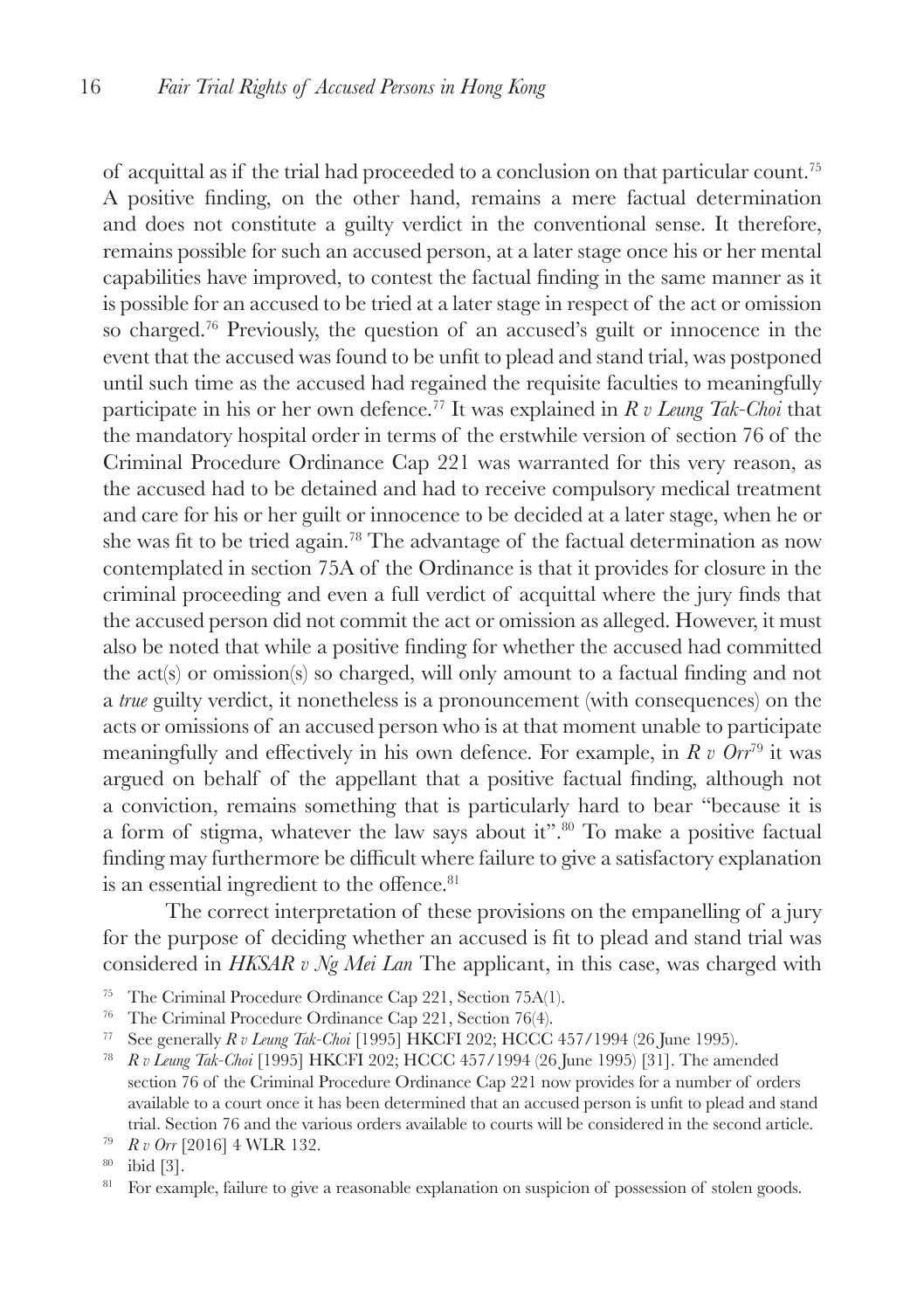manslaughter contrary to common law and punishable under section 7 of the Offences Against the Person Ordinance Cap 212, and arson with intent contrary to sections  $60(2)$  and  $(3)$  and  $63(1)$  of the Crimes Ordinance Cap  $200.^{82}$  A jury was empanelled pursuant to section 75 of the Criminal Procedure Ordinance Cap 221 to determine whether the applicant was fit to be tried.<sup>83</sup> This jury unanimously determined that the applicant was not fit to be tried and the same jury then proceeded to find that the acts alleged had been proved pursuant to section 75A of the Ordinance.84 The applicant was subsequently ordered to be detained in Siu Lam Psychiatric Centre under section  $76(2)(a)(i)$  and Schedule 4 of the Criminal Procedure Ordinance Cap 221.<sup>85</sup> At issue on appeal was whether section 75A of the Criminal Procedure Ordinance Cap 221 required another jury to be empanelled to determine whether the applicant did the acts charged or whether the same jury having decided that the applicant was unfit to plead and stand trial could also make the factual determination as to whether the applicant did or did not do the act or omission so charged.86 Judges Stuart-Moore, Wright, and Saw for the Hong Kong Court of Appeal held that where a jury empanelled in the Court of First Instance is tasked with deciding whether an accused is fit to stand trial, another jury must be empanelled for the trial.87 The obvious reason for this requirement is that the first jury may have heard evidence from experts and possibly also the accused him- or herself, and also evidence about the nature and the circumstances of the alleged offence that may cloud their judgment at trial.88 While the issue of an accused's fitness to stand trial arise after arraignment, the situation is different; "[u]p to that point the trial will have proceeded in the normal way. Evidence more prejudicial than probative will have been excluded. Evidence irrelevant to the matters in issue will not have been placed before the jury".<sup>89</sup> Thus, where the issue of an accused's fitness to stand trial arise only after arraignment, the wording of section 75A of the Criminal Procedure Ordinance Cap 221 is clear that it is the same jury that makes a positive determination on the question of fitness to stand trial, that will then also consider the subsequent issue whether that accused had committed the act or

- $rac{85}{86}$  ibid [8].
- $ibid [4]$ .
- <sup>87</sup> The Criminal Procedure Ordinance Cap 221, Section 75(4)(a); *HKSAR v Ng Mei Lan* (n 38) para [18].
- <sup>88</sup> HKSAR v Ng Mei Lan (n 38) [19].
- <sup>89</sup> ibid [19].

<sup>82</sup> *HKSAR v Ng Mei Lan* [2009] HKCA 44; [2009] 3 HKLRD 193; [2009] 3 HKC 277; CACC 149/2008 (12 February 2009) [1].

 $rac{83}{84}$  ibid [2].

ibid  $[3]$ ,  $[6]$ .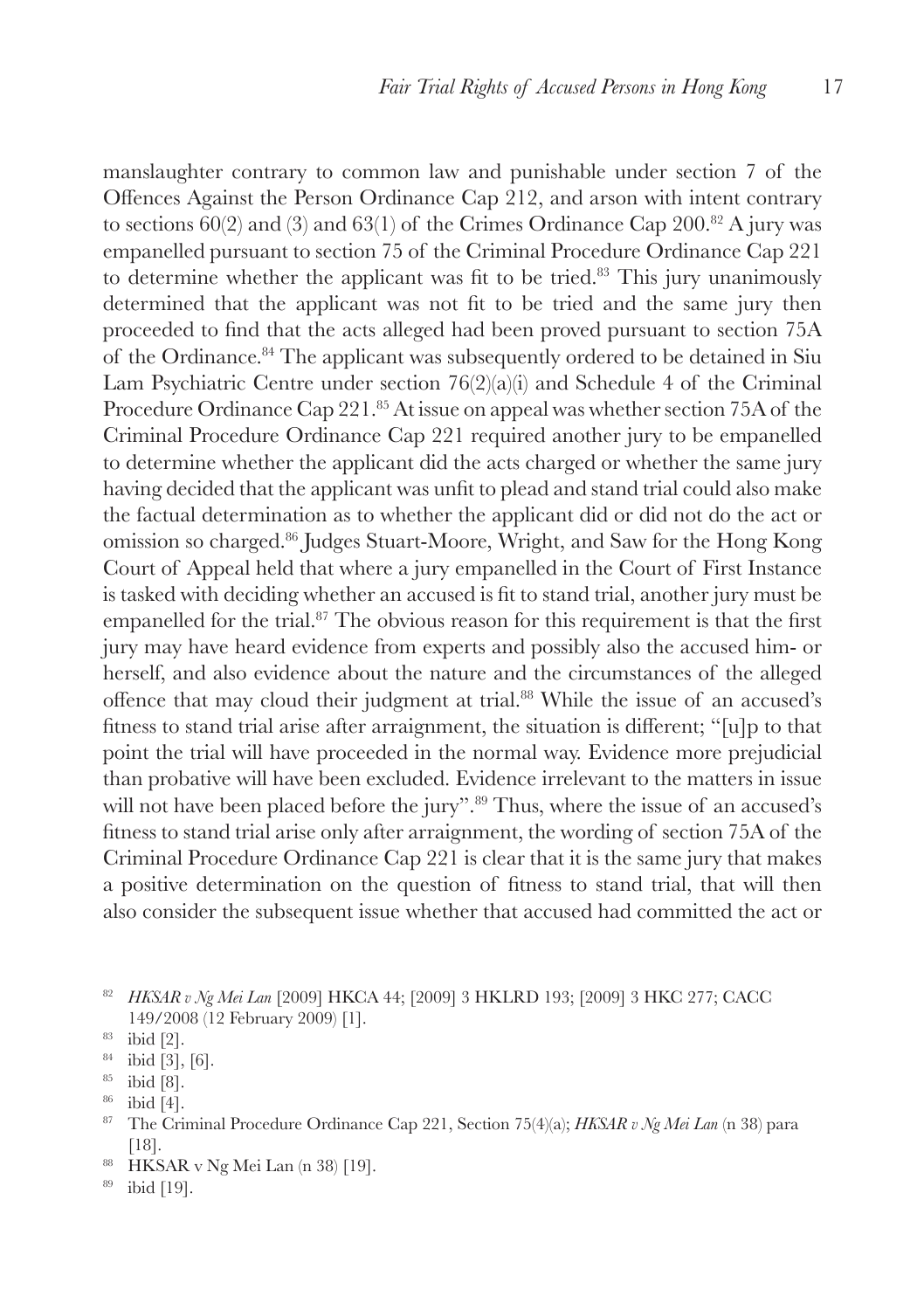omission in question.90 Another (new) jury will only be empanelled if the defendant is determined not to be under any disability.<sup>91</sup>

A Hong Kong court faced with the question of an accused's fitness to be tried may also postpone the matter until a time up to the opening of the case for the defence. However, where the question does not arise until after the jury has returned a verdict of acquittal on the count(s) for which the accused person is tried, the question of that accused person's fitness to stand trial shall not be determined.<sup>92</sup> The question can furthermore arise on appeal against a conviction, as per section 83J of the Criminal Procedure Ordinance Cap 221. Section 83L of the Ordinance will then apply and the provisions of this section are, in essence, similar to the provisions relating to the question of fitness to stand trial in a court a quo and which will be set out below.

The most significant difference in the procedure whereby it is to be determined whether an accused person is fit to plead and stand trial under Hong Kong law and the laws of England and Wales relates to the role of the jury. In 2005, by way of section 22(2)-(3) of the Domestic Violence, Crime and Victims Act 2004 (c. 28), section 4(5)-(6) of the English Criminal Procedure (Insanity) Act 1964 was amended to exclude the jury from the determination whether an accused person is fit to plead and stand trial. Lord Auld in his 2001 Review of the Criminal Courts of England and Wales explained that:

In the majority of cases the jury's role on the issue of unfitness to plead is little more than a formality because there is usually no dispute between the prosecution and the defence that the defendant is unfit to plead. However, the procedure is still cumbrous, especially when the issue is raised, as it mostly is, on the arraignment, because it can then require the empanelling of two juries. More importantly it is difficult to see what a jury can bring to the determination of the issue that a judge cannot. He decides similar questions determinative of whether there should be a trial, for example, whether a defendant is physically or mentally fit to stand or continue trial in applications to stay the prosecution or for

ibid  $[22]$ .

<sup>91</sup> ibid [24], [26]-[28]; It is interesting to note that the Hong Kong provisions in this regard depart from the original English legislation on which the Hong Kong provisions were modelled: In terms of sections 2 and 4A of the Criminal Procedure (Insanity and Unfitness to Plead) Act 1991, where a jury found an accused to be unfit to stand trial, a separate jury had to be empanelled to determine whether that accused did the acts or omissions so alleged.

<sup>&</sup>lt;sup>92</sup> The Criminal Procedure Ordinance Cap 221, Section 75(2).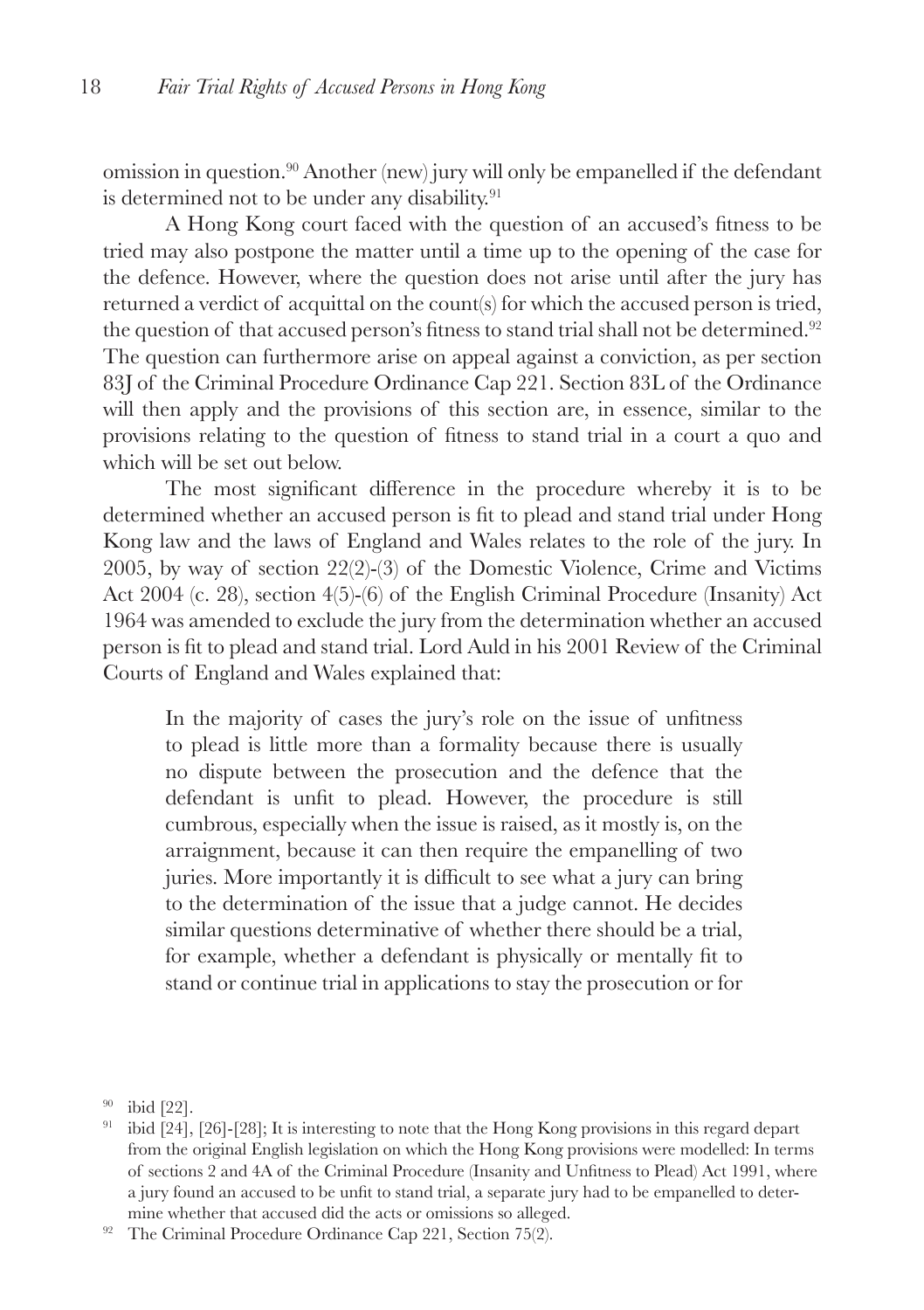discharge of the defendant. <sup>93</sup>

Moreover, even where the determination is made by a presiding judicial officer alone, the English Law Commission described the process as timeconsuming, leading to substantial delays, and causing uncertainty and anxiety to complainants, witnesses, and the defendant.<sup>94</sup> This is all the more so where a jury is tasked with determining whether an accused is fit to plead and stand trial. In Hong Kong, however, and as was indicated above, differing procedures currently exist with regard to the determination in Magistrate's Courts and the District Court, versus the procedure in the Court of First Instance. While the determination stands to be made by the presiding judicial officer in a Magistrate's Court and the District Court, a jury is tasked with making the determination in the Court of First Instance.

It is submitted that the differing procedures currently in place under Hong Kong law for determining whether an accused person is fit to plead and stand trial are unnecessary, breed inconsistency, and are particularly time-consuming in the Court of First Instance where a jury is tasked to make this determination. Most important, is that the accumulation of knowledge and awareness of mental health and cognition, as well as the interminable efforts to develop procedures that guarantee and safeguard the fair trial rights of accused persons, have rendered the determination whether an accused person is fit to plead and stand trial a legal-technical matter that depends on the correct application of the law to a particular factual set, and it can no longer be left for a jury to decide only as a matter of fact. It is for this reason also that it is a requirement in both the laws of England and Wales as well as in Hong Kong that the consequences that follow from such a determination be informed by the written or oral evidence of two or more registered medical practitioners that meet the requirements of the respective statutes.95 Moreover, in England and Wales, the Law Commission recommended that all members of the judiciary and all legal practitioners engaged in criminal proceedings receive training in understanding and identifying participation and communication difficulties on the part of accused persons. This, it was said, "would improve accurate and timely identification of participation difficulties, reducing delays to proceedings and the uncertainty and anxiety caused to complainants and witnesses where the defendant's participation difficulties are raised at the last

<sup>93</sup> Law Commission, *Unfitness to Plead* (Law Com CP 197, 2010) [2.33].

<sup>94</sup> Law Commission, *Unfitness to Plead Summary* (Law Com No 364, 2016) para 1.47; Law Commission, *Unfitness to Plead Volume 1* (Law Com No 364, 2016) Chapter Four.<br><sup>95</sup> See the English Criminal Procedure (Insanity) Act 1964, section 4(6); and the Hong Kong Crimi-

nal Procedure Ordinance Cap 221, section 75(5).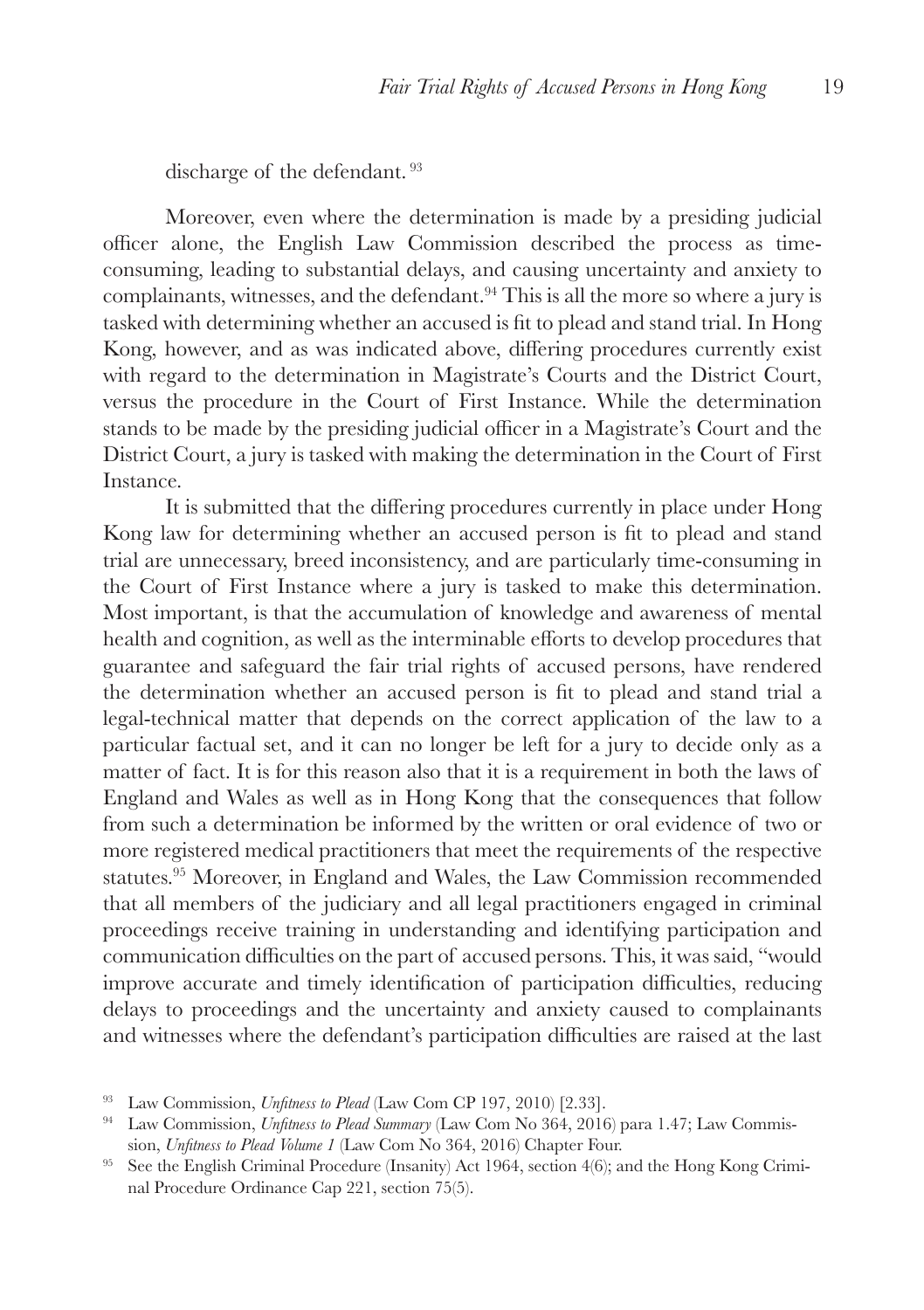minute".96 This acknowledgement that appropriate training for legal professionals is imperative for the just administration and determination of whether an accused person is fit to plead and stand trial further supports the submission that this determination can no longer be for a lay jury to decide based on evidence, argument, and inferences alone.

## IV. THE CONSEQUENCES FOLLOWING A DETERMINATION THAT AN Accused Person is Unfit to Plead and Stand Trial

Section 76 of the Criminal Procedure Ordinance Cap 221 applies whenever a special verdict was returned under section 74 of the Criminal Procedure Ordinance Cap 221 finding the accused not guilty by reason of insanity, or where it was found under sections 75 and 75A of the Ordinance that the accused is unfit to stand trial, but that the accused person did in fact commit the offence(s) with which he or she is being charged.<sup>97</sup> Then, in terms of section  $76(2)(a)$ , a court may admit the accused person to a mental hospital or a Correctional Psychiatric Centre if it is satisfied on the written or oral evidence of two or more registered medical practitioners (of whom not less than two are registered under the Medical Registration Ordinance Cap 161 as psychiatrists) that it is necessary in the interests or the welfare of the accused person, or for the protection of other persons to have the accused so admitted. In addition to an order admitting the accused to a mental hospital or a Correctional Psychiatric Centre,<sup>98</sup> provision is also made for a guardianship order under Part IIIA of the Mental Health Ordinance Cap 136,99 a supervision and treatment order under Part IIIB of that Ordinance, or an order for the absolute discharge of the accused.100 These alternative orders are not available to a court where the special verdict returned in terms of section 74 of the Ordinance or the finding in terms of sections 75 and 75A of the Ordinance relate to an offence for which the sentence is fixed by law.101 For such cases, a hospital order must be imposed. Where a jury has decided that an accused is unfit to stand trial and that the accused person has also not committed the act or omission so charged, a verdict of not guilty will be returned and the presiding judicial officer may also make an appropriate order which is in the best interests and welfare of the acquitted person as well as for the protection of society in terms of the

<sup>96</sup> Law Commission, *Unfitness to Plead Summary* (Law Com No 364, 2016) [1.35]; Law Commission,

*Unfitness to Plead Volume 1* (Law Com No 364, 2016) [2.21-2.30].<br><sup>97</sup> The Criminal Procedure Ordinance Cap 221, Section 76(1)(a)-(b).

<sup>&</sup>lt;sup>98</sup> ibid Section 76(2)(a).<br><sup>99</sup> *HKSAR v Cheung Kam Yau* [2017] HKCFI 507; HCCC 413/2016 (22 March 2017).

<sup>&</sup>lt;sup>100</sup> The Criminal Procedure Ordinance Cap 221, Section 76(2)(b)(i)-(iii). <sup>101</sup> ibid Section 76(3).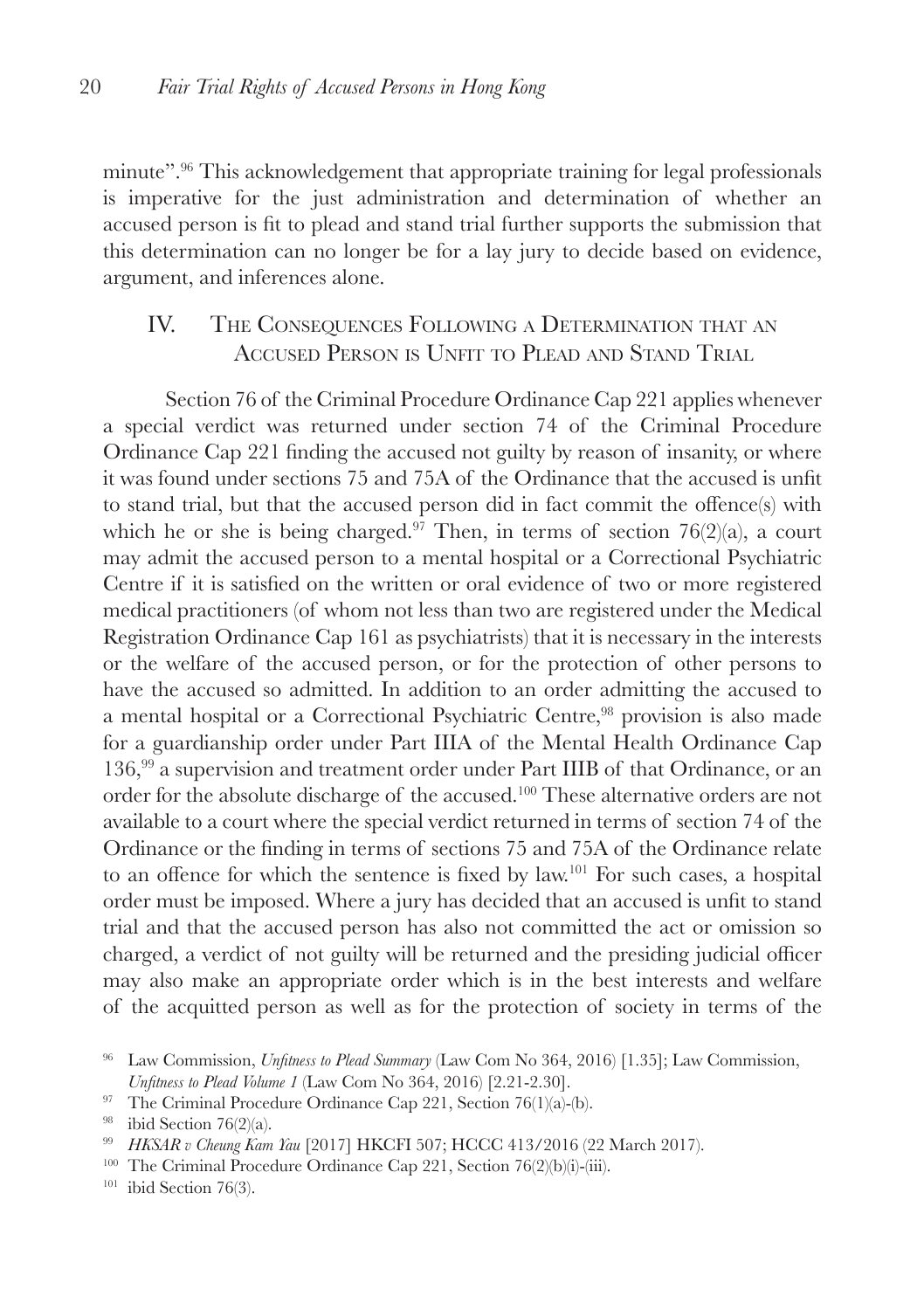provisions of the Mental Health Ordinance Cap 136. In the least serious of cases a court may order for the absolute discharge of such an accused.102

Any order made in terms of section 76 of the Criminal Procedure Ordinance Cap 221 or the provisions of the Mental Health Ordinance Cap 136 is appealable either in terms of sections 83M and 83N of the Criminal Procedure Ordinance Cap 221 or before the Mental Health Tribunal<sup>103</sup> or the Guardianship Board,<sup>104</sup> as the case may be. Interesting aspects with regard to the appeal procedure include the following: In terms of section 83N of the Criminal Procedure Ordinance Cap 221, it is provided that where the question of fitness to stand trial was determined later than on arraignment, and the Court of Appeal is of the opinion that the case was one in which the accused person should have been acquitted before the question of fitness to be tried was considered, the Court of Appeal shall not only quash the conviction and finding of unfitness to stand trial, but the Court of Appeal shall also direct that a verdict of acquittal be recorded but not a verdict of not guilty by reason of insanity.105 It is also possible for the Chief Executive to refer a case where the accused was found not guilty by reason of insanity or unfit to stand trial because of a disability to the Court of Appeal. Such referrals are then also regarded and dealt with as if it was an appeal against the findings.<sup>106</sup>

It is evident from the above, that courts, upon finding that an accused person is unfit to plead and stand trial, have a relatively wide range of options available in terms of section 76 of the Criminal Procedure Ordinance Cap 221. Moreover, any determination and order so made are appealable and subject to the scrutiny and interjection of other executive organs like the Mental Health Tribunal, the Guardianship Board, or the Chief Executive. These legislative protections have not always been in place in Hong Kong law to the extent that they are today.107 In terms of the previous version of section 76 of the Criminal Procedure Ordinance Cap 221, once a determination had been made that an accused person is unfit to plead and stand trial, the court was obliged to impose a mandatory hospital order, without this order being conditioned upon medical evidence, and to postpone the proceedings until such time as the accused had regained the requisite faculties

- <sup>103</sup> The Mental Health Ordinance Cap 136, Section 59A.
- $104$  ibid Section 59I and 59K.
- <sup>105</sup> The Criminal Procedure Ordinance Cap 221, Section 83N(2). 106 ibid Section 83P.
- 
- <sup>107</sup> See *R v Leung Tak-Choi* [1995] HKCFI 202; HCCC 457/1994 (26 June 1995). This case was decided under the previous version of section 76 of the Criminal Procedure Ordinance Cap 211 when the imposition of a hospital order was still mandatory once it has been found that an accused is unfit to plead and stand trial.

<sup>102</sup> ibid Section 72(2)(b)(iii); *HKSAR v Cheung Kam Yau* [2017] HKCFI 507; HCCC 413/2016 (22 March 2017).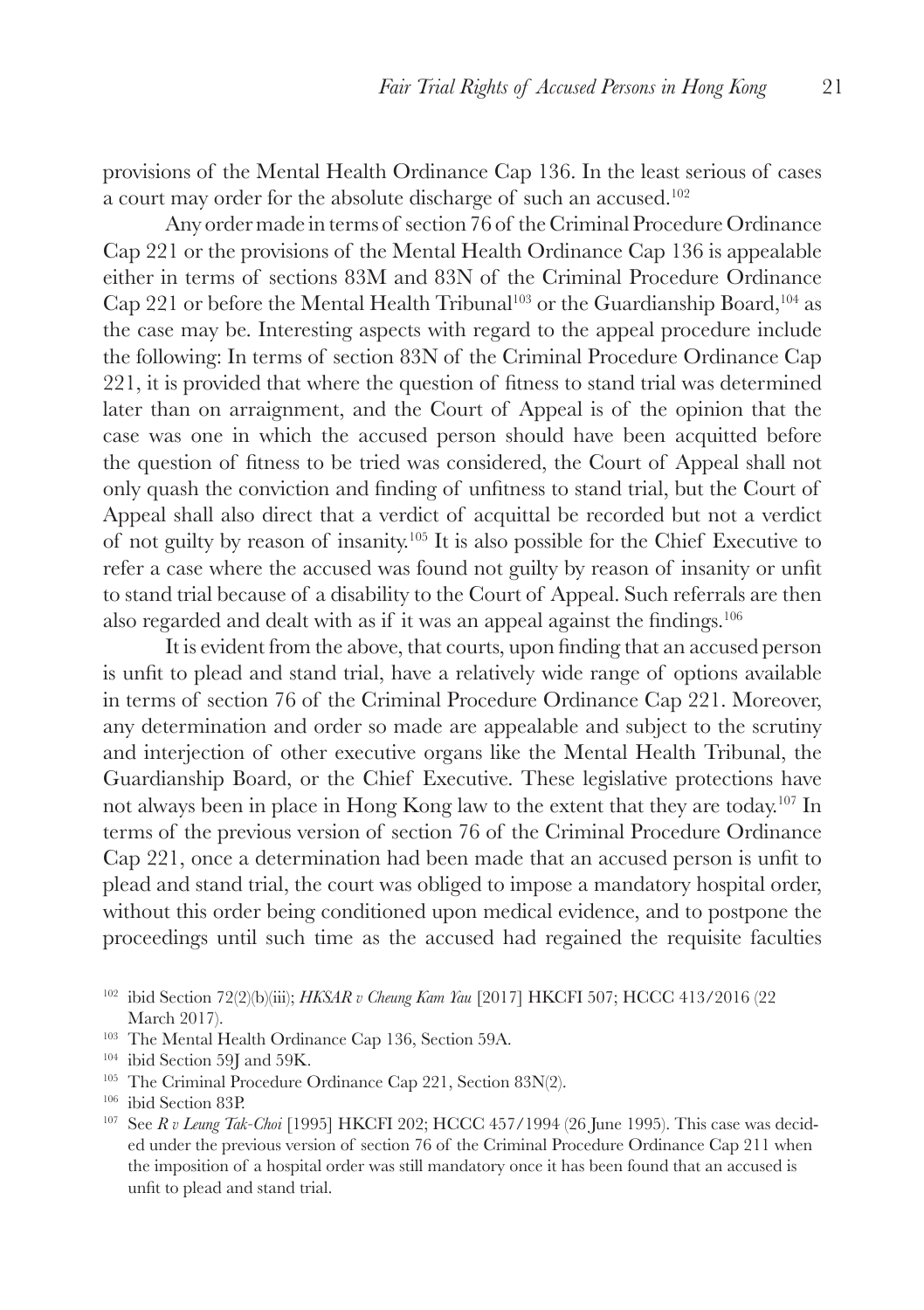to meaningfully participate in his or her own defence.108 Under this regime, an accused person found to be unfit to plead and stand trial was, in a sense, worse off than "a person setting up the defence of insanity because that kind of person would at least have gone through a trial whereas a person under disability would not have such an opportunity."109 This position changed with the enactment of section 75A which now provides for a factual determination to be made as to whether an accused did or did not commit the  $act(s)$  or omission(s) so charged once it has been found that the accused is unfit to plead and stand trial. This factual determination has rendered the previous mandatory hospital order nugatory and justifies the wider range of options now available to courts.

Yet, although some safeguards therefore exist in the statutory scheme for fitness to plead and stand trial in Hong Kong, and a wider range of options are now available to courts upon a finding that an accused is unfit to plead and stand trial, the question can also be asked here, with regard to the legal consequences following a determination of unfit to plead and stand trial, whether such accused persons are afforded *equal* participation before and *protection* of the law. Equal participation before the law requires disability neutral rules and procedures, as well as the necessary support for vulnerable accused persons, to ensure that such accused have an equal opportunity to participate in the legal consequences that may follow upon them being declared unfit to plead and stand trial. Protection of the law furthermore requires tailored support for accused persons having been found unfit to plead and stand trial; support that ultimately ensures access to justice by focussing on the ability-specific needs of the individual involved.

At present, and as was succinctly illustrated in the above exposition, the provisions related to an accused person presumed unfit to plead and stand trial in Hong Kong, are scattered over various Ordinances: the Criminal Procedure Ordinance Cap 221, Magistrates Ordinance Cap 227, Mental Health Ordinance Cap 136, Juvenile Offenders Ordinance Cap 226 and Prisons Ordinance Cap 234.110 Particularly onerous is the interface between the provisions of these Ordinances and especially with regard to the various orders a court can make and how and by whom these orders ought to be effected, renewed, discharged, or appealed/reviewed.111 Moreover, and as was evident from the discussion in the preceding part, while comprehensive provision is made for the relevant procedures in the Court of First Instance, sparse guidance exist for instances where an accused suffering from a mental disability or intellectual impairment is unfit to plead

 $108$  ibid.

 $109$  ibid [10], [14].

<sup>110</sup> Only the most important provisions were considered in this article.

<sup>&</sup>lt;sup>111</sup> See, for example, section 76 of the Criminal Procedure Ordinance Cap 221, read together with Parts IIIA, IIIB and IVA of the Mental Health Ordinance Cap 136.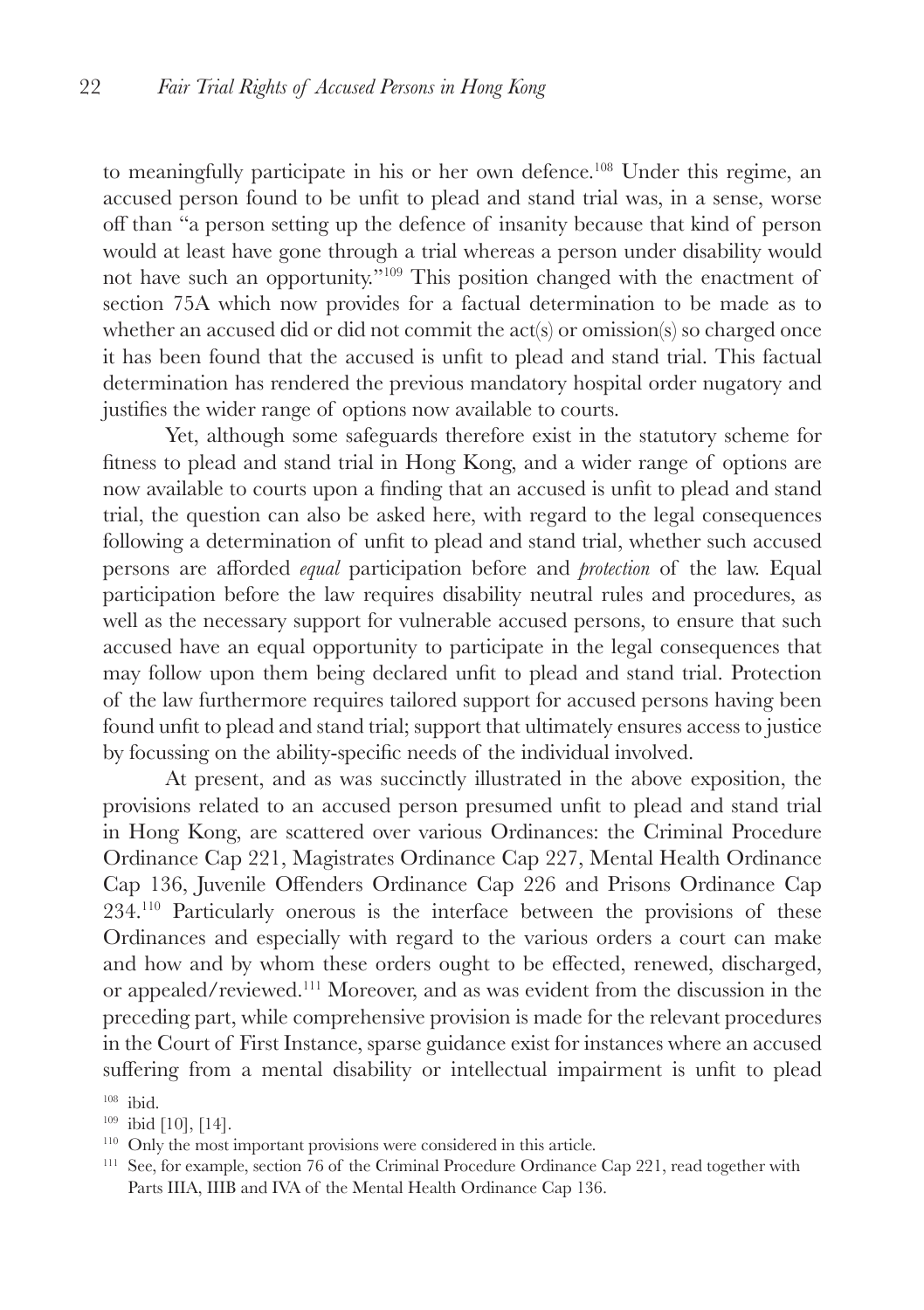and stand trial in a Magistrate's Court, District Court, and Juvenile Court. It is therefore submitted that the current legislative framework for determining whether an accused person is unfit to plead and stand trial, do not promote accessibility and transparency to the end of empowering such an accused person to participate in the legal proceedings and subsequent decisions. In noting a similar shortcoming in the comparable laws and provisions currently enacted in England and Wales, the Law Commission stated that for all those affected by a finding that an accused is unfit to plead and stand trial, including the complainants, witnesses and family members:

The complexity and inaccessibility of the current law is a significant barrier to their engagement and undermines their confidence in the criminal justice system. Complainants and those who support them, who are themselves often volunteers with no legal expertise, would welcome an easy to locate, readily understandable test, set out in statute. Leaving the test to be hunted out in case law is inconsistent with efforts to make the criminal law accessible to those affected by it.<sup>112</sup>

However, the best and most appropriate way in which to support and provide for accused persons suffering from a mental, intellectual, or cognitive disability or impairment at trial, and specifically in ensuring their equal participation before and protection of the law, remain vexed. A fine balance must ultimately be achieved between the interests of society and the rights and welfare of an accused person rendered vulnerable by mental disability or intellectual impairment. This problem was described as follows by an unknown author in a 1967 note published in the *Harvard Law Review*:

The problems of incompetency law reflect a basic ambivalence in society's attitude toward mentally ill criminal offenders. On the one hand, there is a feeling that persons who are mentally disabled ought to be sheltered from the severity of the criminal process while, on the other, there is a desire to protect society by confining and punishing persons thought guilty of criminal conduct. $113$ 

<sup>112</sup> Law Commission, *Unfitness to Plead Volume 1* (Law Com No 364, 2016) [3.27].

<sup>113</sup> Note, 'Incompetency To Stand Trial' (1967) 81:2 Harvard Law Review 454, 472.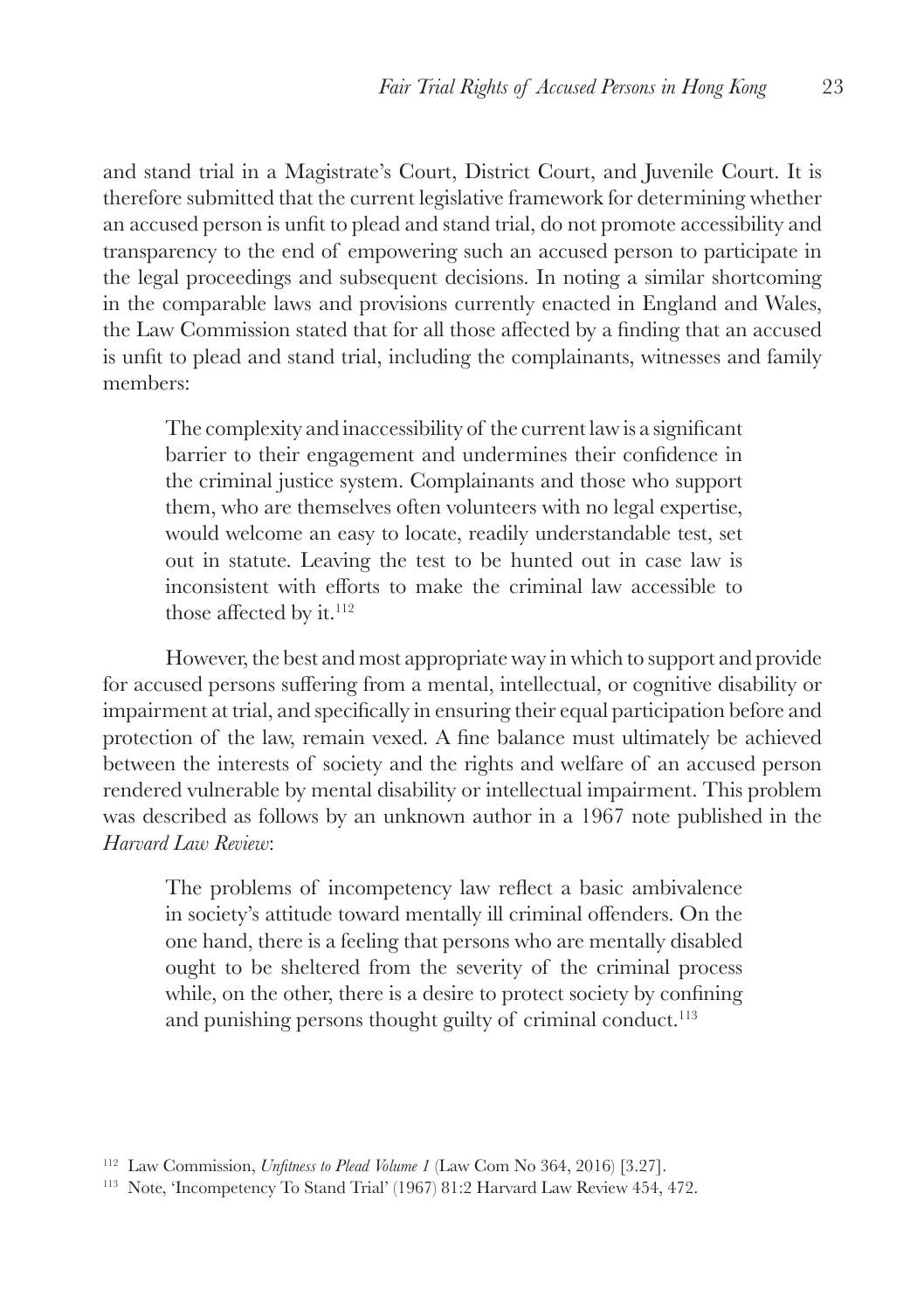### A. Intermediaries

One way in which to address the obstacles created by the current Hong Kong legislative patchwork of ordinances and provisions governing the proceedings, determinations, and legal consequences involving accused persons unfit to plead and stand trial, is to make provision for the appointment of intermediaries. An intermediary can be defined as "a communication expert whose role is to facilitate a witness's or defendant's understanding of, and communication with, the court".114 To date, Hong Kong law does not make provision for the appointment of intermediaries in any of its legal proceedings involving vulnerable categories of persons. This is regrettable as a statutory entitlement to the assistance from an intermediary can be particularly helpful to those accused suffering from a mental, intellectual and/or cognitive disability, and who is otherwise not necessarily also unfit to plead and stand trial. For these accused, a statutory entitlement to receive assistance from an intermediary may facilitate a more accessible proceeding in which such accused persons can exercise their autonomy and effectively participate and vindicate their fair trial rights.115 In fact, the appointment of intermediaries for accused persons suffering from a mental, cognitive or intellectual disability was one of the recommendations made by the English Law Commission in its 2016 report,116 and it is also consonant with the spirit of the United Nations Convention on the Rights of Persons with Disabilities.

For example, article 12(2) of the Convention requires State Parties to "recognise that persons with disabilities enjoy legal capacity on an equal basis with others in all aspects of their life".<sup>117</sup> Legal capacity is a distinct concept from mental capacity and "involves the capacity to be a holder of legal rights, and the full protection of those legal rights in the eyes of the law".<sup>118</sup> Given this broadening perspective on the effective and meaningful exercise of human capacities and abilities before the law, the focus can no longer be on the threshold determination of whether an accused person is fit to plead and stand trial, but should rather focus on "identifying and implementing the supports necessary to help an individual [to]

<sup>114</sup> Law Commission, *Unfitness to Plead Summary* (Law Com No 364, 2016) [1.27]. 115 ibid; Law Commission, *Unfitness to Plead Volume 1* (Law Com No 364, 2016) [2.31]-[2.94].

<sup>&</sup>lt;sup>116</sup> Law Commission, *Unfitness to Plead Summary* (Law Com No 364, 2016) [1.28], [2.31]-[2.94].<br><sup>117</sup> Convention on the Rights of Persons with Disabilities (adopted 13 December 2006, entered into

force 3 May 2008) 2515 UNTS (CRPD) art 12(2).

<sup>118</sup> Anna Arstein-Kerslake, Piers Gooding, Louis Andrews, and Bernadette McSherry 'Human Rights and Unfitness to Plead: The Demands of the Convention on the Rights of Persons with Disabilities' (2017) 17 Human Rights Law Review 399, 405.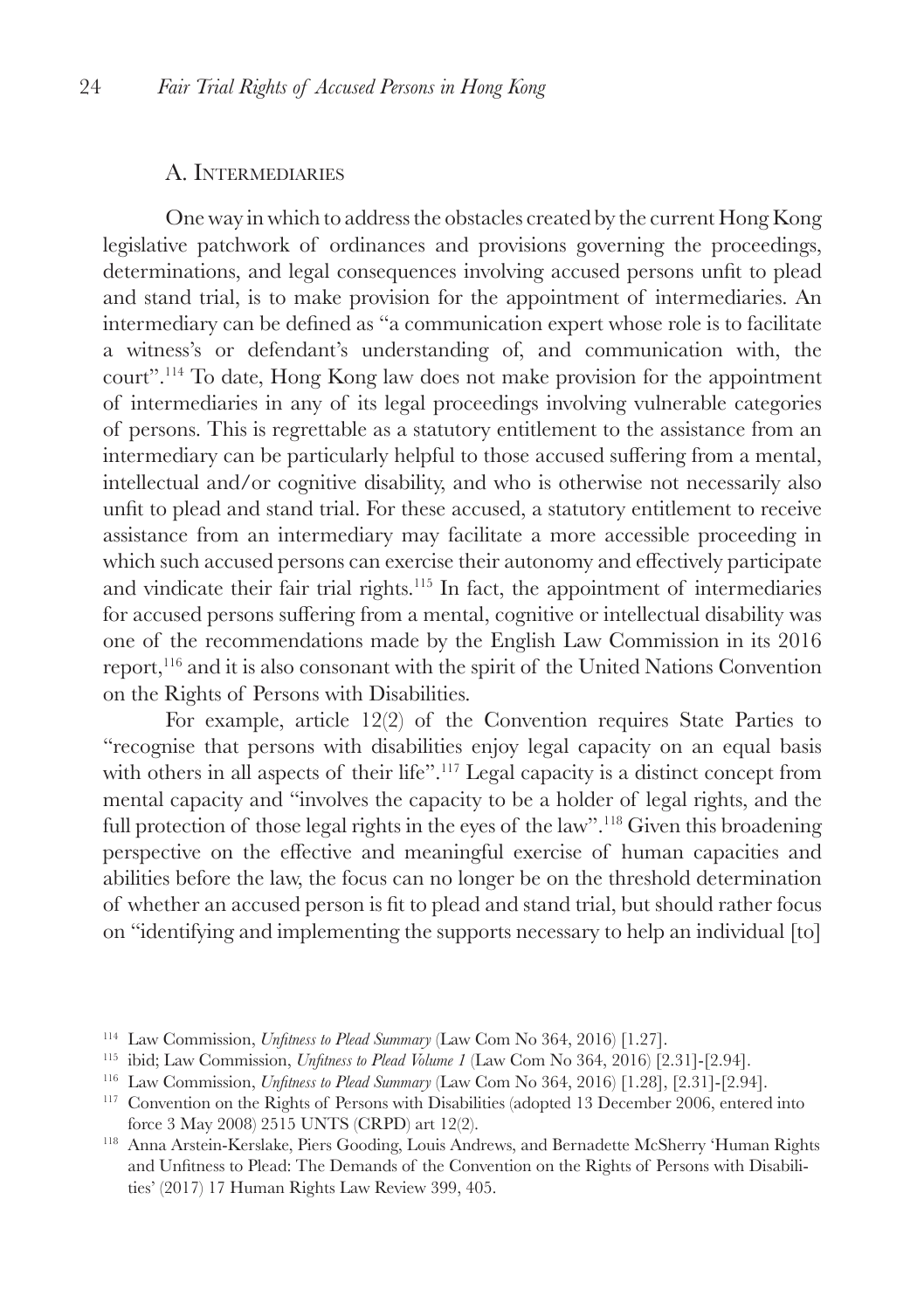exercise that absolute right to legal capacity".119 Intermediaries can certainly play an important supportive role to accused persons suffering from a mental, cognitive or intellectual disability, and who find themselves entangled in the labyrinth of Hong Kong's current legislative framework for fitness to plead and stand trial.

#### B. Diversion from the criminal process

Where an accused person has been declared unfit to plead and stand trial, however, the support of an intermediary may not be sufficient. Moreover, the continuation of the legal process for the purpose of making a factual finding on whether that accused person had committed the act alleged, may in itself be unjust as it amounts to a differential process, stripped from some of the procedural safeguards that underpin the adversarial criminal trial.<sup>120</sup> For example, in the exposition of the Hong Kong legal framework above, and with reference to the recent English case of  $R \, v \, \partial r$ ,<sup>121</sup> it was highlighted that although a factual finding on whether an accused person did the illegal act alleged, may hold the advantage of providing closure to the criminal proceeding, it remains problematic as it constitutes a legal pronouncement against which the accused person is not able to properly defend him or herself, and upon which legal consequences may nonetheless follow.

Moreover, in the context of Hong Kong, an agenda for the active prosecution of 'mentally ill' persons is seemingly at the order of the day. For example, article 5.10 of the Hong Kong Prosecution Code (2013) provides as follows:

The criminal justice system operates to protect both the community and individual members of it. From time to time the prosecution may consider it appropriate to charge mentally ill persons with applicable offences principally in order to invoke the court's jurisdiction to make beneficial orders for the management of the mentally ill, their protection and the protection of the community. 122

Thus, at stake here is the potential benefit of the court's jurisdiction to make determinations and impose appropriate orders in terms of the provisions of the Criminal Procedure Ordinance Cap 221 to ensure that the interests of society are

<sup>119</sup> Arstein-Kerslake, Gooding, Andrews, and McSherry (ibid) 406; Convention on the Rights of Persons with Disabilities (adopted 13 December 2006, entered into force 3 May 2008) 2515 UNTS (CRPD) art 13(1).

<sup>120</sup> Arstein-Kerslake, Gooding, Andrews, and McSherry (ibid) 404.

<sup>121</sup> *R v Orr* [2016] 4 WLR 132.

<sup>122</sup> Hong Kong Prosecution Division, Hong Kong Prosecution Code (2013) article 5.10.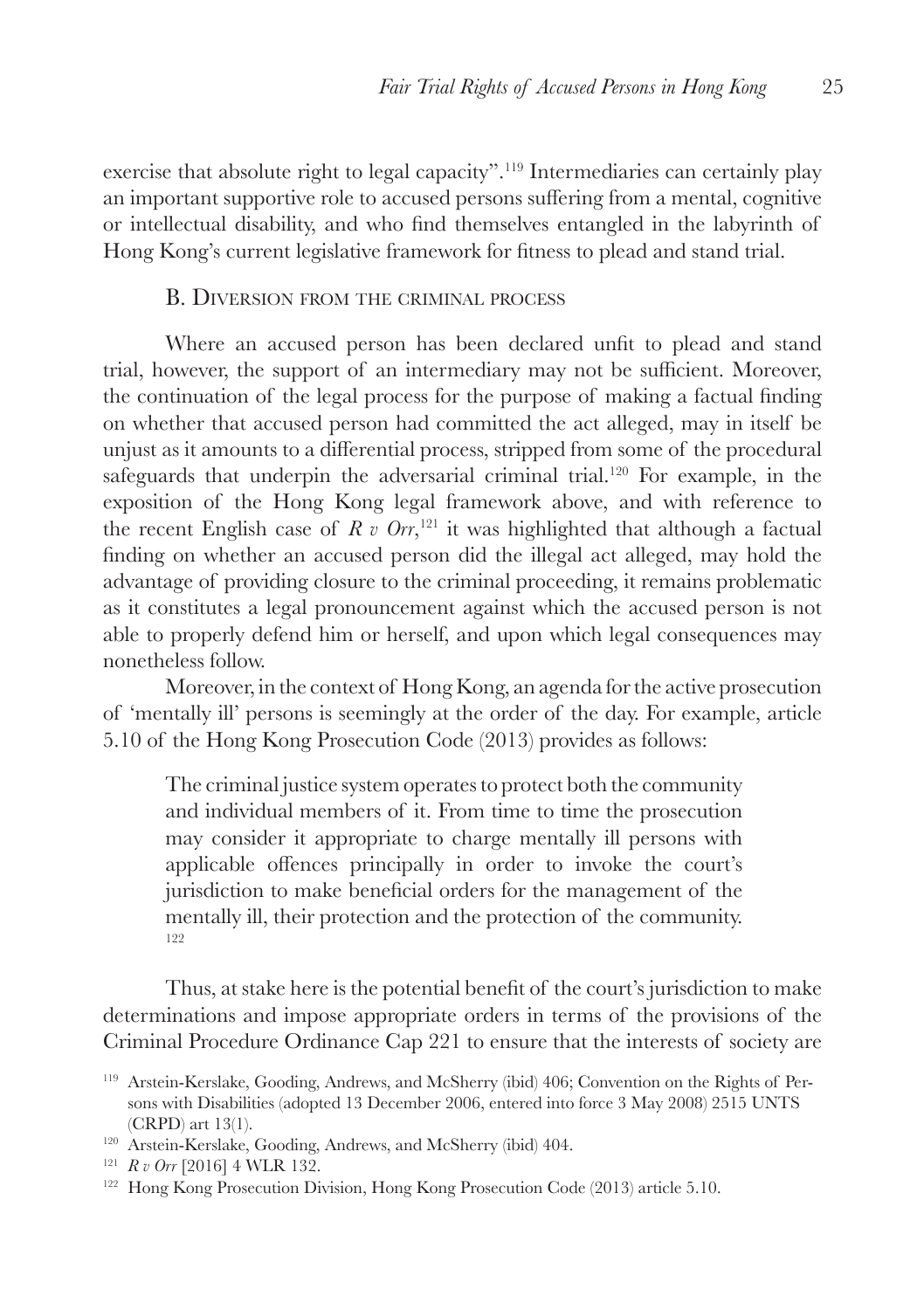protected from possible harm or violence, and that accused persons suffering from a mental disability receive the necessary treatment.

A case in point is *R v Chan Ming Kwok* in which the applicant had a long history of mental illness and was charged with one count of attempted murder and two of wounding with intent. The trial judge, in making a hospital order under section 45 of the Mental Health Ordinance Cap 136 stated:

I find it impossible to forecast today that it would be safe to release the defendant on any particular date. His condition can be controlled by regular medication. Whilst he is detained the administration of the appropriate drugs can be ensured. Once he is released, if he ceases to take the necessary drugs he may be expected to relapse, in which case as his previous conduct shows he can be highly dangerous. I know of no order I can make which will ensure that he takes the drugs once he is released. In the circumstances I refrain from specifying the period during which the defendant is to be detained. I leave it to the medical authorities, once they are satisfied that it will be safe to release the defendant, to take the necessary steps under the Mental Health Ordinance for his discharge. $123$ 

The majority of the Hong Kong Court of Appeal agreed with this finding and emphasised that the applicant was a danger to the community if he was not under medication and proper treatment.<sup>124</sup>

Yet, the potentially dire consequences such a prosecution policy may have for a vulnerable accused should also be noted. The appellant in *HKSAR v Meijne, Camilo Arturo*) had a long history of bipolar affective disorder and experienced difficulty in coping with stressful situations. In the lead-up to the incident resulting in a charge of indecent assault, which was later amended to a charge of common assault to which the appellant pleaded guilty, the appellant displayed erratic behaviour and obvious signs of an escalation of his mania.125 In fact, the appellant's treating psychiatrist recommended that he be admitted to a psychiatric hospital but the appellant went missing for three days and was not seen until the day of the incident. The incident was captured on CCTV footage and involved the appellant, standing inside a lift, allegedly 'pushing' the victim's right breast once

<sup>123</sup> *R v Chan Ming Kwok* [1987] HKCA 194; [1987] 3 HKC 222; CACC 82/1987 (11 August 1987) [2].

 $124$  ibid [3].

<sup>125</sup> *HKSAR v Meijne, Camilo Arturo* [2015] HKCFI 131; HCMA 274/2012 (30 January 2015) [1]-[2].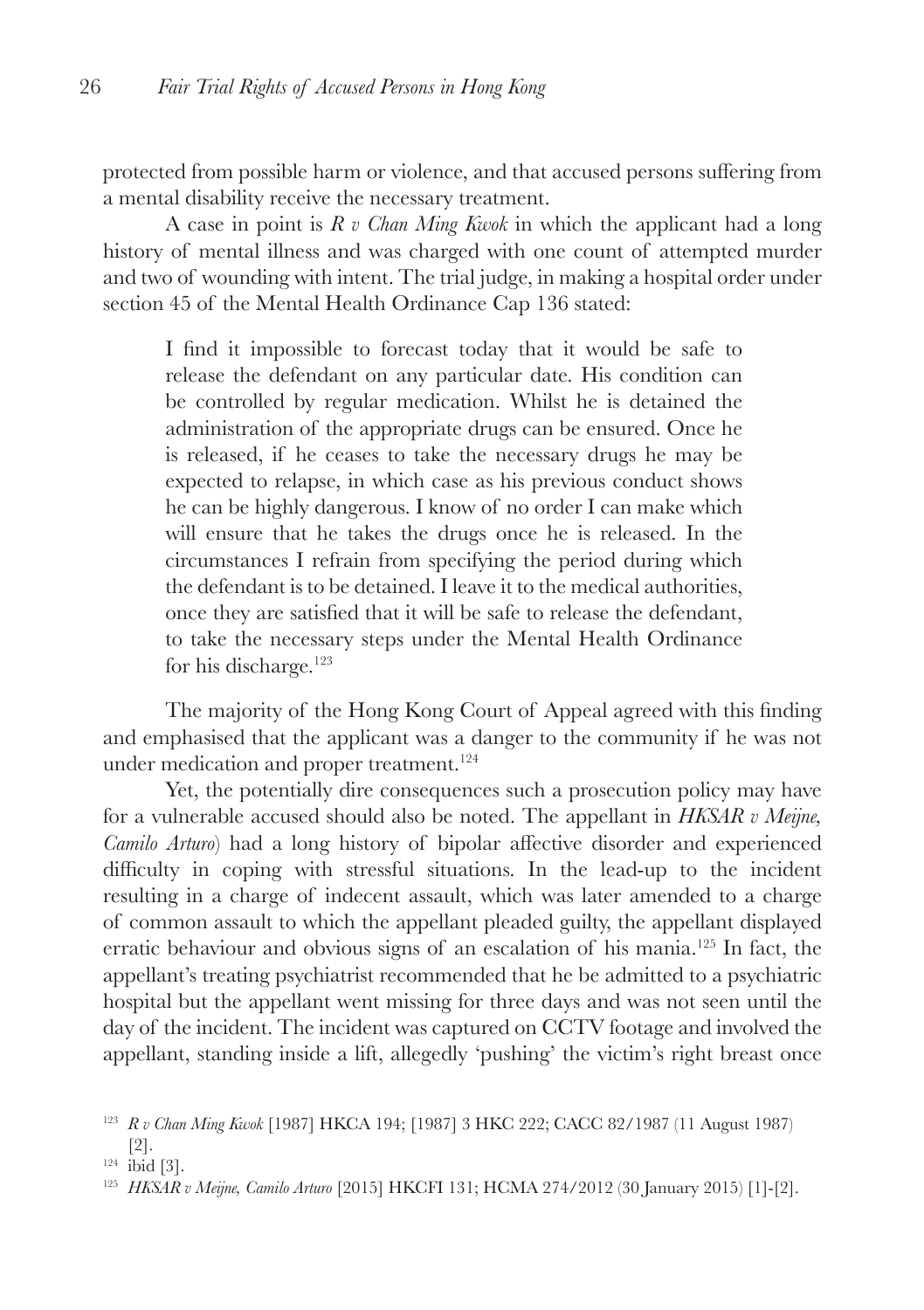with his left hand before pressing the button to close the lift door.<sup>126</sup> At trial, the appellant was found fit to plead and stand trial but an order was made, in virtue of the ongoing concern for his mental health, that he be remanded in custody for observation in a mental health hospital and that the findings of two psychiatrists be brought before the court. The psychiatric reports confirmed the appellant's mental health condition, which had by that time deteriorated, and it was suggested "in the event of a conviction, [that] a hospital order for a period of three months should be imposed".127 The two psychiatrists nonetheless declared the appellant mentally fit to plead.128 The appellant was subsequently convicted and sentenced to twenty-one days' imprisonment reduced to fourteen days for the plea of guilty. A suspended sentence of one-month imprisonment for an assault occasioning actual bodily harm was also triggered. The appellant served his entire sentence at the Siu Lam Psychiatric Centre, after which he was referred to the Pamela Youde Nethersol Eastern Hospital where he was detained for a further sixty-two days as an involuntary patient.<sup>129</sup>

On appeal, Judge Zervos for the Hong Kong Court of First Instance held that the appellant's psychiatric history was relevant to the question whether the appellant should have been prosecuted, the alleged incident of the assault, and also the determination of an appropriate and just sentence.130 On the first ground, Judge Zervos emphasised that the magistrate who hears a fitness to plead application should also be the magistrate who ultimately presides over the trial. This was not so in this case, as the Principal Magistrate had called for the psychiatric reports to determine whether the appellant was fit to stand trial and another magistrate was thereafter assigned to preside over the trial. This was described as 'regrettable', as the two psychiatric reports made it clear that while the appellant was fit to stand trial at that moment, his mental health condition fluctuated and he was subject to manic episodes and relapses.131 This information was therefore relevant not only on the question whether the appellant was fit to stand trial at arraignment, but more generally in terms of his mental condition during the course of the trial. With regard to the second ground it was found, upon a close scrutiny and analysis of the CCTV footage, that the appellant did not in fact push the complainant as alleged, but that he rather held out his left-hand gesturing to the complainant not to enter the lift, and that his outstretched arm and hand made contact with the

 $126$  ibid [2].

 $127$  ibid [6].

 $128$  ibid [6].

 $129$  ibid [3].

<sup>130</sup> ibid [8].

<sup>131</sup> ibid [13].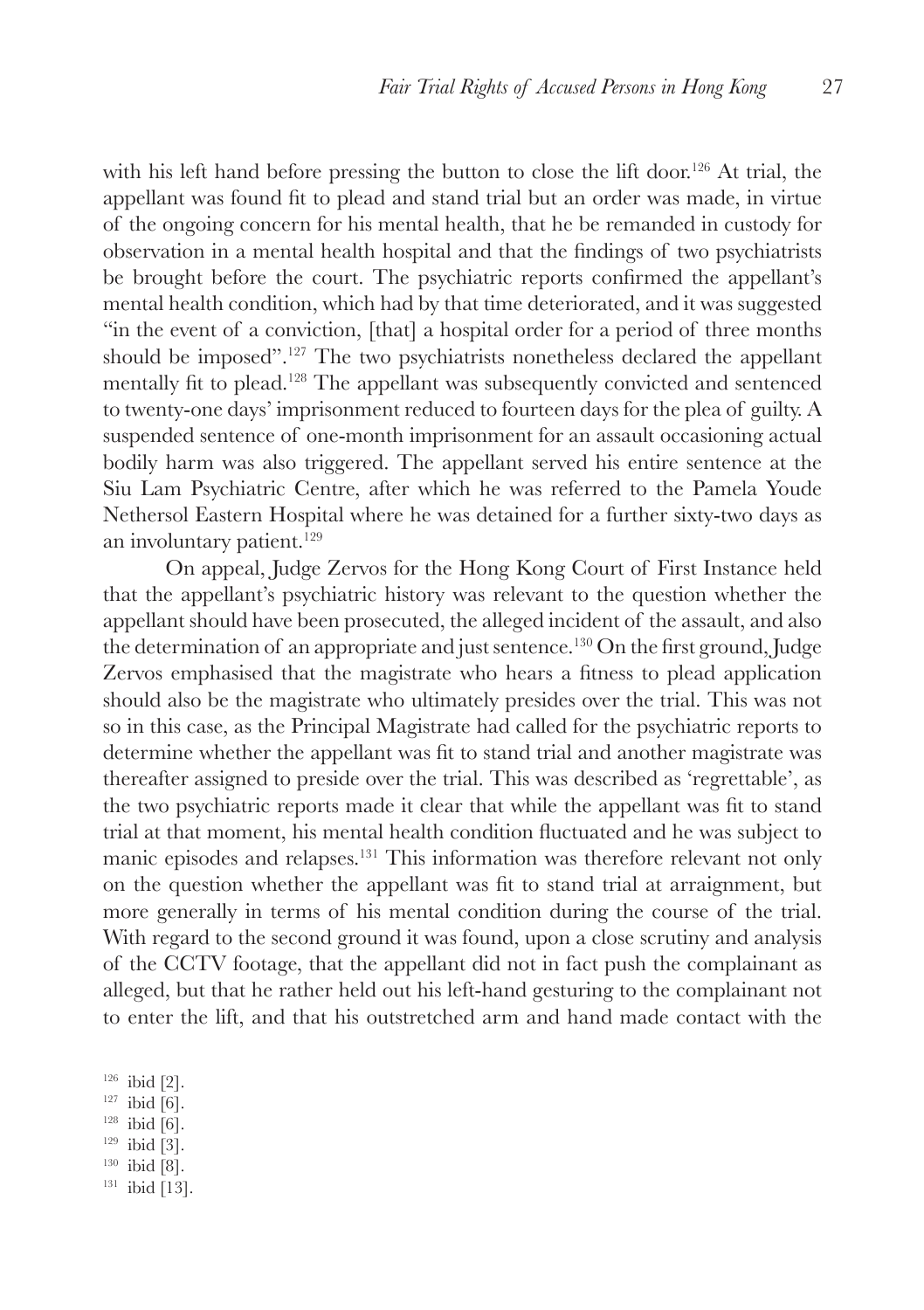complainant above her right breast for a mere second.132 Of this Judge Zervos stated:

As far as I am concerned it was not a push and there was no aggressive action by the appellant with his left hand. It was simply a gesture not to come in with his left hand reached out. It was also clear that it was the slightest of contacts which occurred in less than a split-second. Whilst I can understand the woman being offended by not being let in the lift, there was no physical action by the appellant who probably, because of his mental state, wanted to be left alone in the lift.<sup>133</sup>

Thus, given the appellant's mental condition and that the alleged incident involved minimal contact, Judge Zervos concluded that the facts of the matter did not support a criminal conviction and the conviction was quashed and the sentence and order to activate the suspended sentence was set aside.<sup>134</sup>

These two cases illustrate the practical difficulty of having a prosecution policy that seemingly encourages the prosecution of those who may suffer from mental, intellectual or other cognitive disabilities. While it may sometimes be effective to use a criminal prosecution to bring somebody under the protection of the court, it must also be remembered that the positive factual finding for the alleged act or omission performed by an accused subsequent to a finding that the accused is not fit to plead and stand trial, has consequences. These consequences may be dire for those who are not a danger to society and who would not benefit from becoming entangled in a labyrinth of Ordinances and role-players who make life-decisions on their behalf. It is for this reason that the English Law Commission recommended that a court should, subsequent the finding that an accused person is not fit to plead and stand trial, have the option *not* to embark on the deliberation as to whether the accused committed the act or omission as charged.135

In other words, to divert from the matter from the criminal justice system. This would not only be consonant the fundamental principle that an accused be present at his or her own trial and that the accused effectively and meaningfully participate in his or her own defence, but it would also be respectful and accommodating of those who are not able to fully and meaningfully participate in a criminal proceeding because of mental, intellectual, or cognitive incapacities, and irrespective of whether the incapacity is of a temporary or a permanent nature.

<sup>134</sup> ibid [22]-[23].

<sup>132</sup> ibid [22].

<sup>133</sup> ibid [22].

<sup>135</sup> Law Commission, *Unfitness to Plead Summary* (Law Com No 364, 2016) [1.18]-[1.19].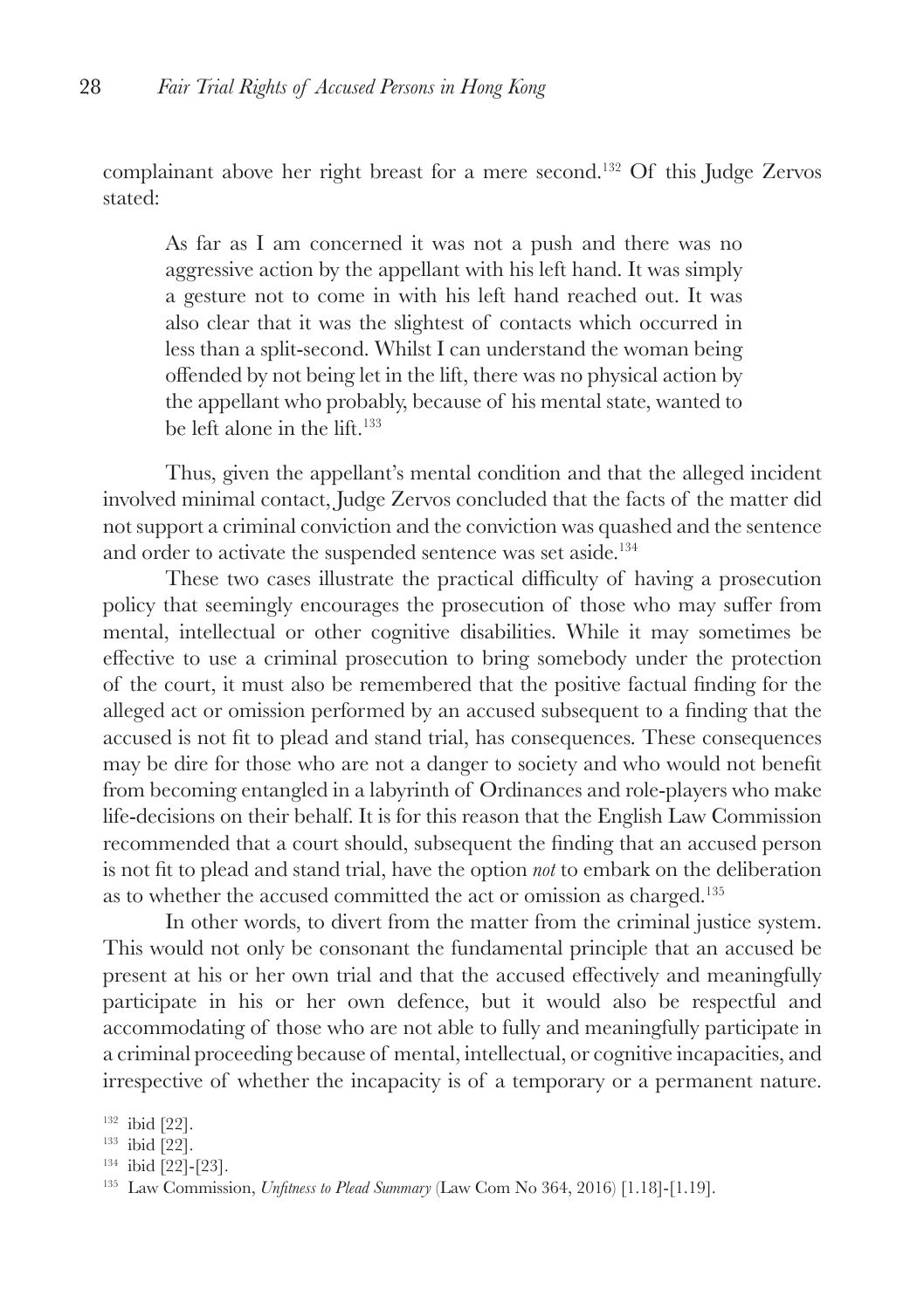Where a criminal process for the determination of factual guilt or innocence nonetheless continue after the accused person was found to be unfit to plead and stand trial, it was already emphasised above that every effort must then be made "to afford a defendant whose capacity may be in doubt such adjustments to the proceedings as he or she reasonably requires to be able to participate in the full criminal process, and to maintain that capacity for the whole of the process".<sup>136</sup>

The English Law Commission further recommended that courts exercise a judicial discretion not to proceed with a hearing to consider the allegation following a finding that the accused is unfit to plead and stand trial, and explained that such a discretion:

[S]hould be subject to an interests of justice test, to be applied by the judge taking into account various factors, including: (1) the seriousness of the offence; (2) the effect of such an order on those affected by the offence; (3) the arrangements made (if any) to reduce any risk that the individual might commit an offence in future, and to support the individual in the community; and (4) the views of the defence and the prosecution in relation to the making of such an order.137

Yet, it was also submitted that the exercise of such a judicial discretion should not prevent the prosecution from applying for leave to resume prosecution, in appropriate cases and where the accused subsequently regains capacity for trial.138

Moreover, and as was indicated before, it is particularly problematic for a factual finding to be made as to whether an accused had committed the act or omission charged, if only the *actus reus* of that act or omission is considered. The English Law Commission stated in this regard that "the unfit individual is substantially disadvantaged in comparison to a defendant facing the same allegation in full trial", as the ability of that unfit individual to rely on common defences such as self-defence, accident or mistake will be significantly restricted.<sup>139</sup> The Commission subsequently recommended that where the factual determination

<sup>136</sup> ibid  $[1.15]$ .<br><sup>137</sup> ibid  $[1.71]$ . <sup>138</sup> ibid [1.72].<br><sup>139</sup> ibid [1.20].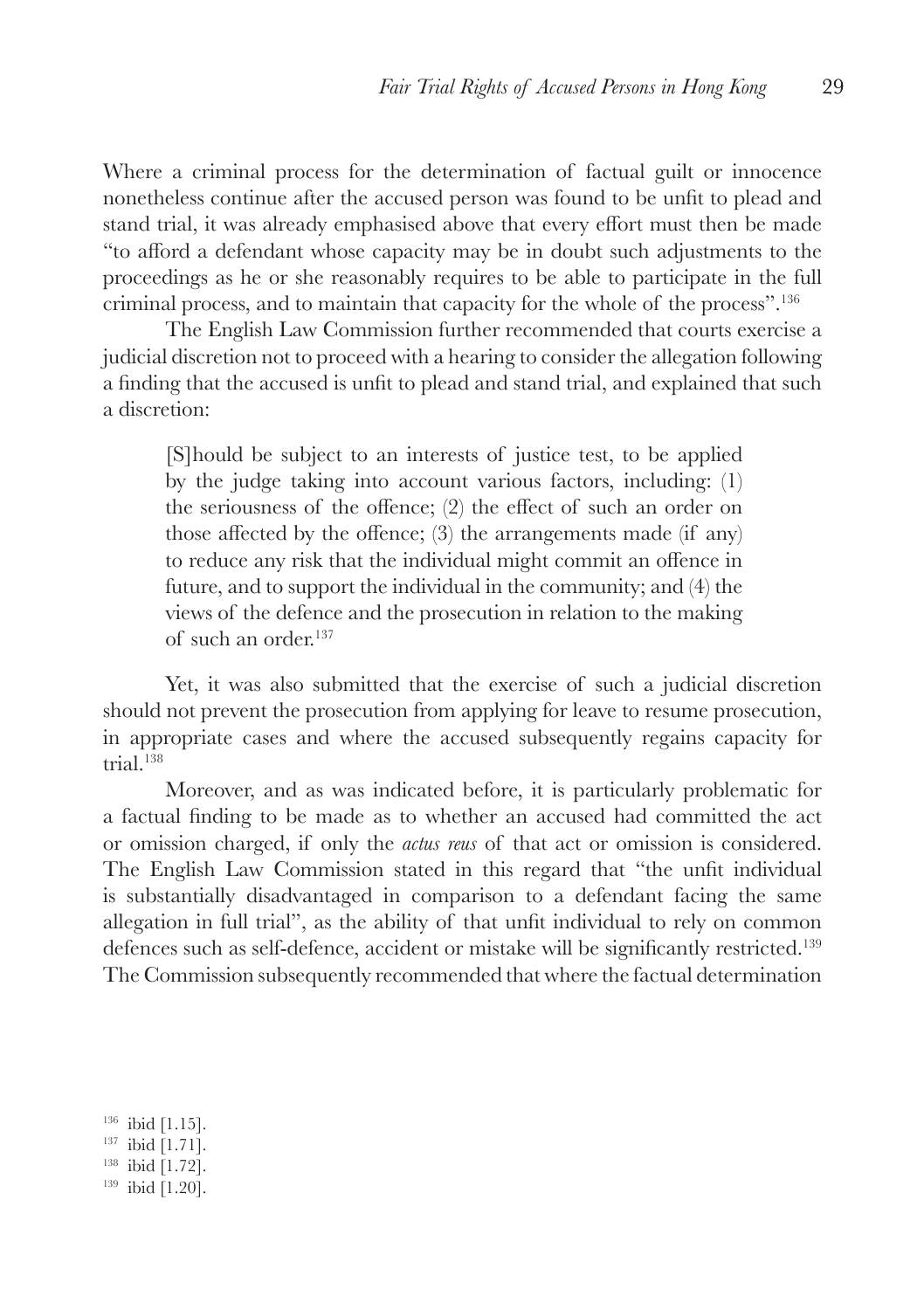is pursued, that the prosecution be required to prove all elements of the offence beyond a reasonable doubt. This, it was submitted,

[W]ould afford individuals who lack capacity the same opportunity to be acquitted as is enjoyed by defendants who have capacity, enabling them to engage all available full defences…The resulting finding at the hearing would not be a conviction, since the individual who lacks capacity is unable to participate effectively in trial, but an alternative finding that the allegation is proved against him or her.<sup>140</sup>

## V. CONCLUSION

It is clear from the critical and legal-historical analysis in this article that the Hong Kong legal framework for 'fitness to plead and stand trial' has not been the subject of critical revision and reform to bring the relevant substantive and procedural law in line with contemporary understandings and awareness of mental health and cognition. This, it was noted, affects the fair trial rights of vulnerable accused persons suffering from a mental, intellectual, or cognitive disability.

The shortcomings identified in this article with regard to the current Hong Kong legislative framework for fitness to plead and stand trial, included substantive matters like the legal test for determining whether accused persons are able to effectively and meaningfully participate in the legal proceedings against them, procedural matters relating to the process for this determination and the legal consequences that may ensue, as well as the elaborate structure of ordinances and policy on which this Hong Kong legislative framework is based. It was noted, for example, that Hong Kong law excessively pathologises human (in) capabilities, which not only contributes to the stigma surrounding mental illness but may also result in a distorted view of the vast continuum on which a person's capacity and incapacity, or ability and inability to make decisions, can exist. It was also shown that the determination of whether an accused person can effectively and meaningfully participate in the criminal proceedings against him or her, has become a sufficiently complex matter that can no longer be left to the jury. Particularly problematic in Hong Kong is that differing procedures exist in this regard for trials at Magistrate's Court and District Court level, and for proceedings before the Court of First Instance. Such differing procedures are unnecessary, breed inconsistency, and are particularly time-consuming in the Court of First Instance where a jury is tasked to make the determination. And finally, with regard to the consequences that may follow upon a determination of unfit to plead and

<sup>140</sup> ibid [1.73]; Law Commission, *Unfitness to Plead Volume 1* (Law Com No 364, 2016) Chapter Five.